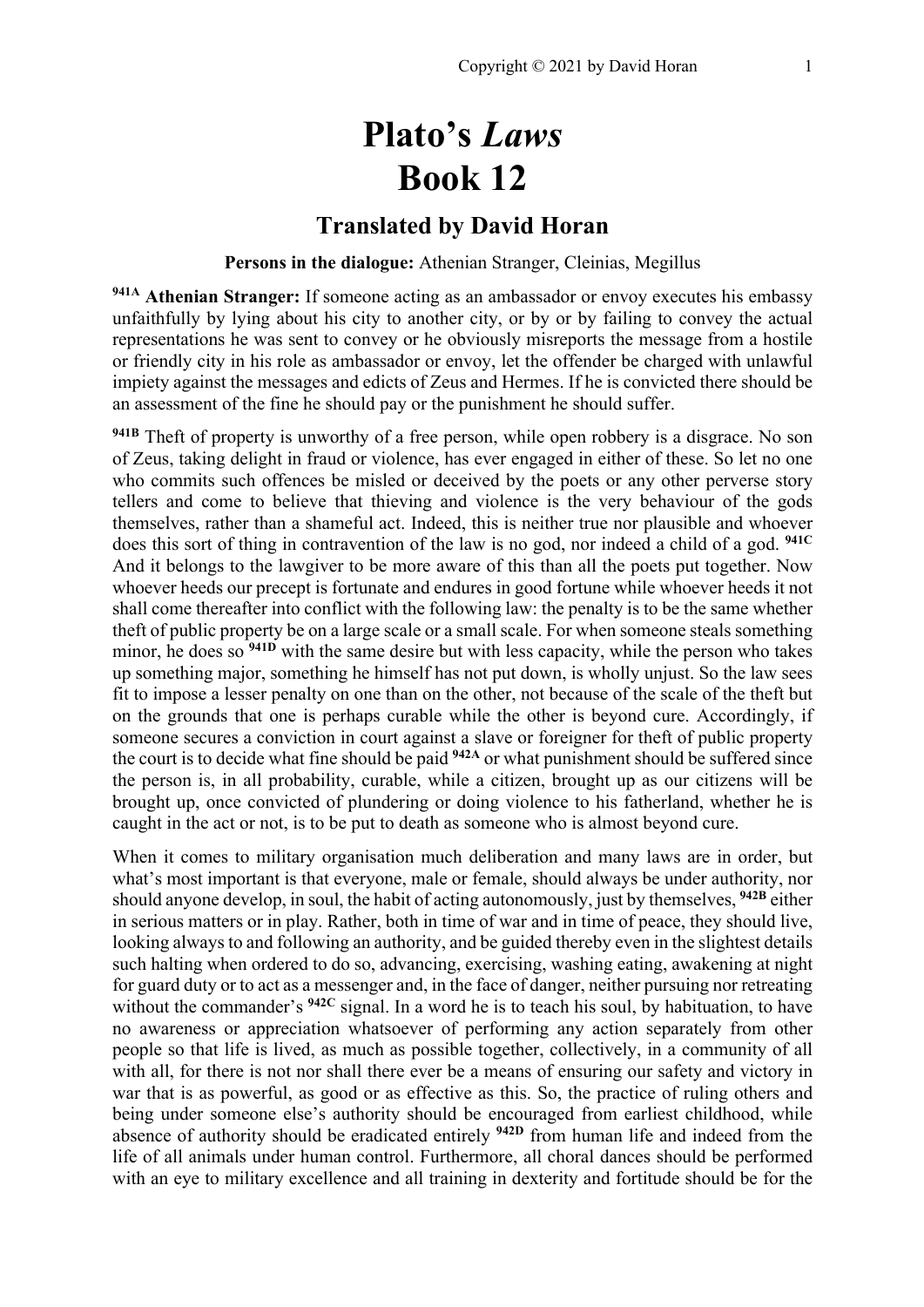same purpose, as well as the patient toleration of the pangs of hunger and thirst, of heat and cold and of hard beds. But what is most important is not to destroy **942E** the capacity of the head and feet to produce and grow their own felt and footwear by swathing them in unnatural coverings, for these extremities, when kept safe, preserve the power of the entire body at its utmost, while their neglect has the opposite effect. One is the body's greatest servant while the other is its supreme ruler, naturally holding all of its dominant **943A** sense organs. Such is the praise of the military life to which the young should have decided to listen; the laws on the other hand are as follows: whoever is enlisted or assigned any role is to perform military service. If anyone, out of cowardice, is absent without the permission of the generals, he is to be tried for desertion before the army officers when they return from the campaign and each division that served on the campaign is to judge the cases separately. Hoplites cavalry and the various other divisions of the military are all to follow the same procedure; hoplites being brought before **943B** hoplites, cavalrymen before cavalrymen, and so on for all the others, each appearing before their own colleagues. Whoever is convicted is to be debarred from ever competing for any distinctions, from prosecuting another for desertion or from being an accuser in such cases. Furthermore, the court is to determine what additional penalty he is to suffer or what fine he is to pay. After this, once the trials for desertion have been decided, the officers of each division are to meet again and whoever so wishes may be judged by his own peers in relation to his military distinctions, **943C** furnishing no evidence or supporting witness statements, from any previous wars apart from the campaign they have just concluded. The victory prize in such cases shall be an olive wreath which he may hang with an inscription in any temple of the gods of war he chooses, to bear witness for the rest of his life that he has been awarded the highest military distinction or the second or third highest as the case may be. If someone involved in a military campaign **943D** goes home before the appointed time, without permission of his officers, he is to stand trial for leaving the field, before the same people who try the cases of desertion, and on conviction the same penalties as prescribed previously are to be imposed. Anyone bringing a legal action against another should of course be as fearful as he can **943E** of the imposition of an undeserved penalty, whether intended or unintended. For justice is indeed and has been truly called the virgin daughter of reverence, and by their very nature reverence and justice abhor falsehood. So we should, in general be careful of transgressions against justice especially in the case of loss of weapons in battle, lest we completely misjudge cases where loss of weapons was unavoidable, censure such losses as shameful, and visit undeserved retribution upon an innocent man. Now it is not at all easy to distinguish between these various cases, nevertheless **944A** the law must somehow attempt to differentiate one from the other. We may use a story to illustrate the point: suppose Patroclus, having been brought to his tent without his armour, had revived there, as has happened to countless others, it would have been possible for the base folk of the time to censure the son of Menoetios for losing the weapons which, according to the poet, had been given to Peleus by the gods as a dowry with his wife, Thetis. There are people too who lose their weaponry **944B** when they are thrown from a height, or at sea, or from the sudden impact received from a great gush of water in a storm, or one could come up with an endless variety of similar excuses to gloss over a suspicious misfortune. It is necessary then to distinguish as best we can, the more significant and problematic misfortune from its opposite. Now the application of these epithets as a criticism does involve a distinction of sorts. For it would not be justifiable, **944C** in all cases, to refer to such a person as a "shield-thrower", rather than as someone who had merely lost his weapons. For the person who loses his weapons under duress would not be a shield-thrower in the same way as someone who discards them willingly; the two cases are completely and entirely different. So let the law state the following: if someone, in possession of weapons, is overtaken by the enemy and he does not turn around and defend himself but deliberately drops his weapons or throws them away, winning a life of shame through his cowardice, rather than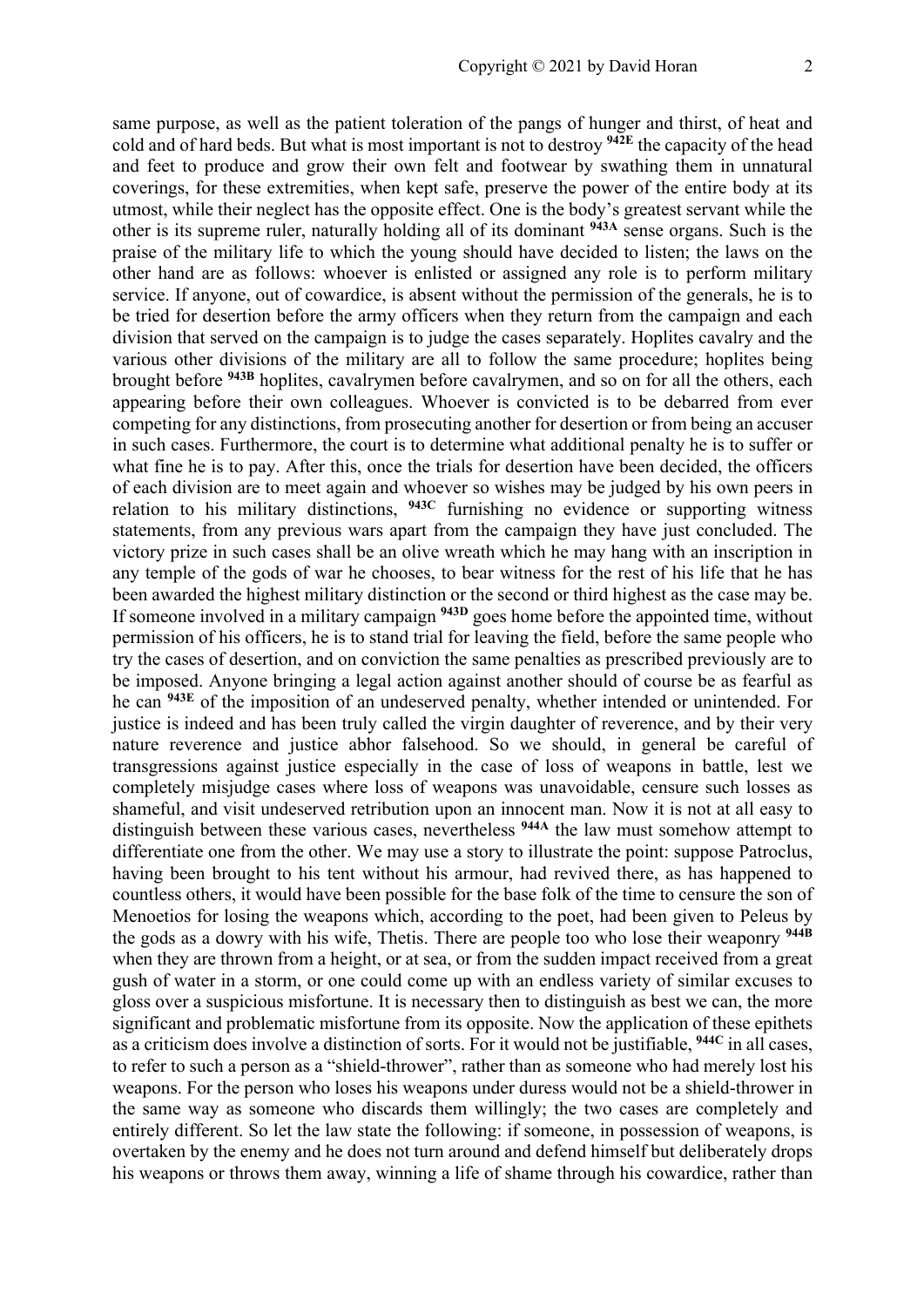a noble and blessed death through sheer courage, there shall be **944D** punishment for such loss of weapons that are thrown away. But in the other case we mentioned the judge is to ensure that an investigation is carried out. Indeed the coward should always be punished in order to make him a better man, but there is no point in punishing the unfortunate. But what penalty would be appropriate for someone who throws away such powerful defensive weaponry in an act of cowardice? Now it is said tha a god once transformed Caeneus of Thessaly, a woman, into a man and although no human can do the opposite and turn a man into a woman, if this penalty had been inflicted upon the fellow who threw away his shield and he had been turned into a woman, that would in a way have been the most fitting penalty of all. **944E** But as matters stand, to get as close to this arrangement as possible because of the man's attachment to life, let the following law apply to such a person so that he may live on without peril for as long as possible and put up with being reviled as a coward: a man who is convicted of shamefully throwing away his weapons of war shall not thereafter be employed as a soldier by any general or any other army officer, **945A** nor may he be assigned any other military position whatsoever. Otherwise, whoever gives the coward a posting is to be fined one thousand drachmas by the auditor if he belongs to the highest property class, five hundred if he belongs to the second, three hundred if he belongs to the third and one hundred if he belongs to the fourth. The convicted soldier, besides being excluded by nature from perilous manly exploits shall also pay a fine of one thousand drachmas if he belongs to the highest property class, five hundred if he belongs to the second, three hundred if he belongs to the third **945B** and one hundred, as before, if he belongs to the fourth.

What do we have to say that is appropriate to the auditors, some of whom are appointed by lot for one year while others are pointed from a panel for a number of years? Who will be competent to audit such people if one of the somehow acts awry, weighed down by the burden of his office and his own inability to give the role what it deserves? Now although it is not at all **945C** easy to find an overseer for overseers, someone who is preeminent in excellence, we should nevertheless make the effort to find some auditors who are divine. This is how matters stand: there are many critical factors involved in the dissolution of a political system just as there are in the case of a ship or a living organism, with their stays and braces and tendons of sinews; a single nature dispersed multifariously and referred to by a variety of names. One significant factor critical in the preservation of a political system or its dissolution and ruination **945D** are auditors. For if those who audit the officials are better then them and this role is exercised irreproachably with blameless justice, then the entire country and city thrives and is happy. But if the auditing of the officials is conducted improperly then justice, which holds all civic functions together, is subverted, every public office is torn apart from every other and they are no longer inclined in the same direction, thus turning the city into many cities rather than one, so full of faction that it is soon destroyed. That's why auditors need to be totally exemplary in all forms of excellence. Let's arrange then to produce these people in some such manner as this: each year after the summer solstice, the entire city should assemble in the common precinct of Helios and Apollo, to present **946A** to the god, from among themselves, three men over fifty years of age, apart from themselves, whom each of them regards as the best in every respect. They shall choose half of those who have been nominated, those who obtain the most votes if their number is even. If their number is odd the person with the least votes shall be eliminated retaining half the nominees as determined by the number of votes cast. If some receive an equal number of votes, thus making the half too large, the excess is to be eliminated by removing the youngest, **946B** while the rest are to be carried forward to another vote, and the process is to be repeated until three people with an unequal number of votes remain. If all three, or two of them, get the same vote they shall entrust the outcome to benign fate and to fortune by deciding first second and third place by lot, and crown them with olive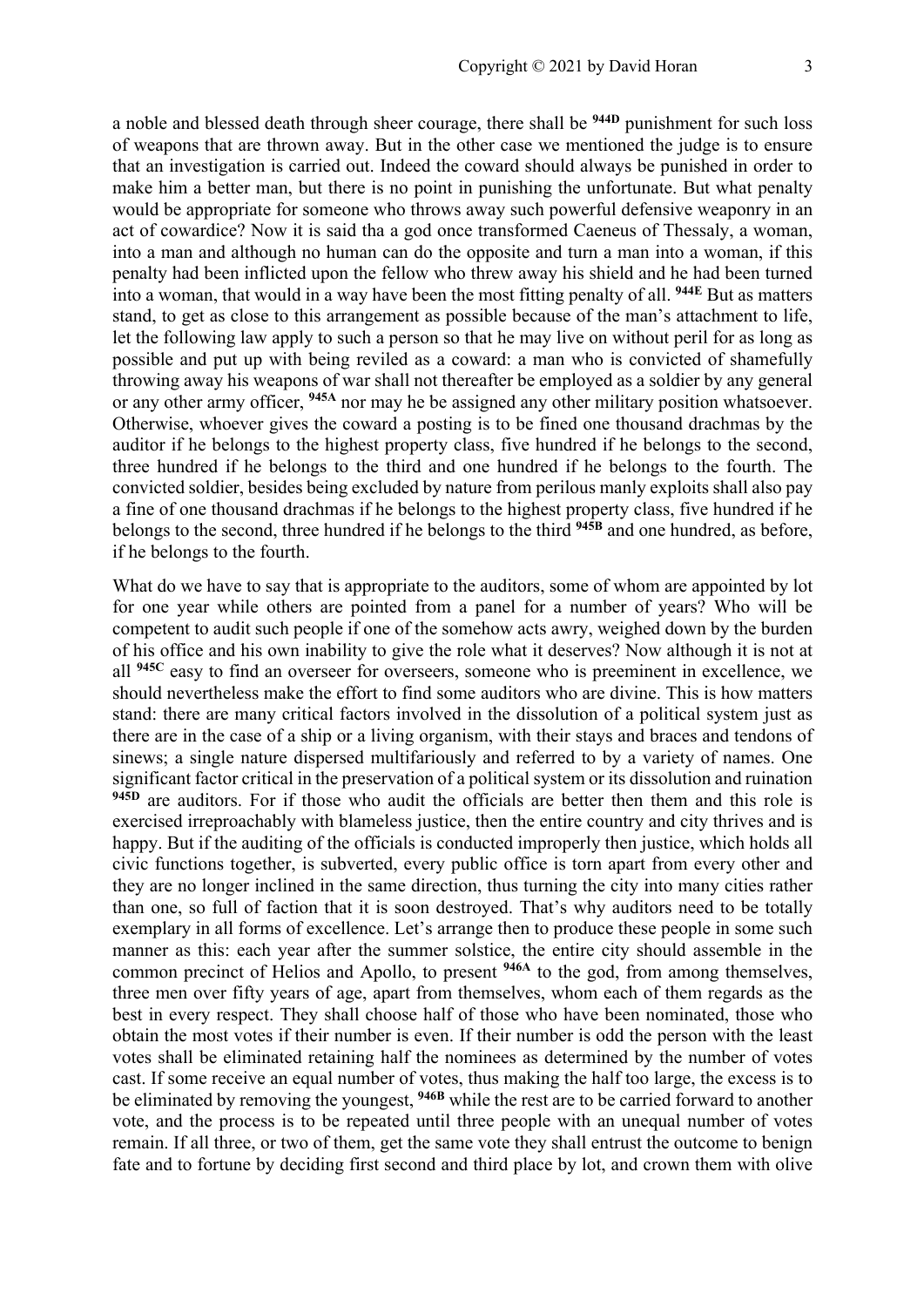wreaths. Once the appointments have been made they are to proclaim to everyone that the city of the Magnesians, safe once more under God, is presenting its three foremost personages to Helios and, according to the ancient law, it dedicates the pick **946C** of its manhood as a joint offering to Apollo and Helios for as long as they hold judicial office. Twelve such auditors shall be appointed in the first year, each to hold office until they turn seventy-five, and thereafter three new members are to be added each year. The auditors, having divided the officials into twelve groups, are to scrutinise them by applying every test worthy of free people. For as long as they are serving as auditors **946D** they should reside in the very precinct of Apollo and Helios in which they were elected. Once they have passed judgement upon the city officials, whilst acting sometimes on their own, sometimes in consultation with one another, they are to display a written record in the marketplace stating what punishment or fine each official is to incur according to the decision of the auditors. Any official who believes he has been judged unjustly may bring the auditors before the court of selected judges and if he is acquitted of the auditors charges he may, if he wishes, take an action against the auditors **946E** themselves. But if he is convicted and he has already been sentenced to death by the auditors then he need simply be executed, while in the case of other penalties that are capable of being doubled let him pay double the penalty.

It is necessary to hear about audits of these auditors themselves and how they are to be conducted. These people who have been deemed worthy of the highest distinctions by the entire city are to have seats of honour **947A** for life at all the festivals. From this group of people official representatives dare to be sent out to any sacrifices common to all Greeks, to any spectacles or to any other sacred gatherings. They alone of all the city's inhabitants are to be adorned with a laurel wreath. All are to be priests of Apollo and Helios and the chief priest for the year is to be the one who comes first in that year's election and the year shall be recorded under his name as a means of reckoning the date for as long as the city survives. When they die their lying in state, funeral procession and burial are to be different from those of the other citizens; the raiment shall be all white, and there shall be no dirges or laments. A chorus of fifteen maidens and another of fifteen youths, each standing about the bier shall, in turn, chant a sort of hymn of praise to **947C** the priests, celebrating them in song throughout the entire day. At dawn the next day the bier itself is to be escorted to the tomb by one hundred youths belonging to the gymnasia, as chosen by the realtives of the deceased, led by the unwed soldiers with their military accompaniments; cavalrymen with their horses, hoplites with their armour and so on for all the others. Around the bier the boys, being in front, shall sing the national chant, with the maidens following behind while the women past childbearing come next. After this shall come the priests and priestesses even though they are excluded from other burials, as if they were going to an undefiled tomb, provided the voice of the Pythian prophetess lends it support. Their tomb is to be constructed beneath the earth, oblong, made of porous stone, as ageless as can be, fitted with stone benches placed side by side. **947E** Once the blessed dead have been laid there, earth shall be piled up in a circle and they shall plant a grove of trees round about, except at one end so that the tomb may be extended in that direction with no mound covering those who are placed there. Every year they shall hold a contest in music, gymnastics and horseracing in their honour.

These are the honours due to those who have passed scrutiny at their audit, but if any of them, relying upon the fact of their election, proves himself all too human by turning bad after they have been appointed, the law shall ordain that anyone who wishes may prosecute them and the trial shall be conducted in a court **948A** constituted as follows: its first members shall be the guardians of the law, then the auditors themselves who are still alive, and finally the court of selected judges. Whoever brings a charge against someone else is to state that such and such a person is unworthy of those distinctions and of the office he holds. And if he is found guilty as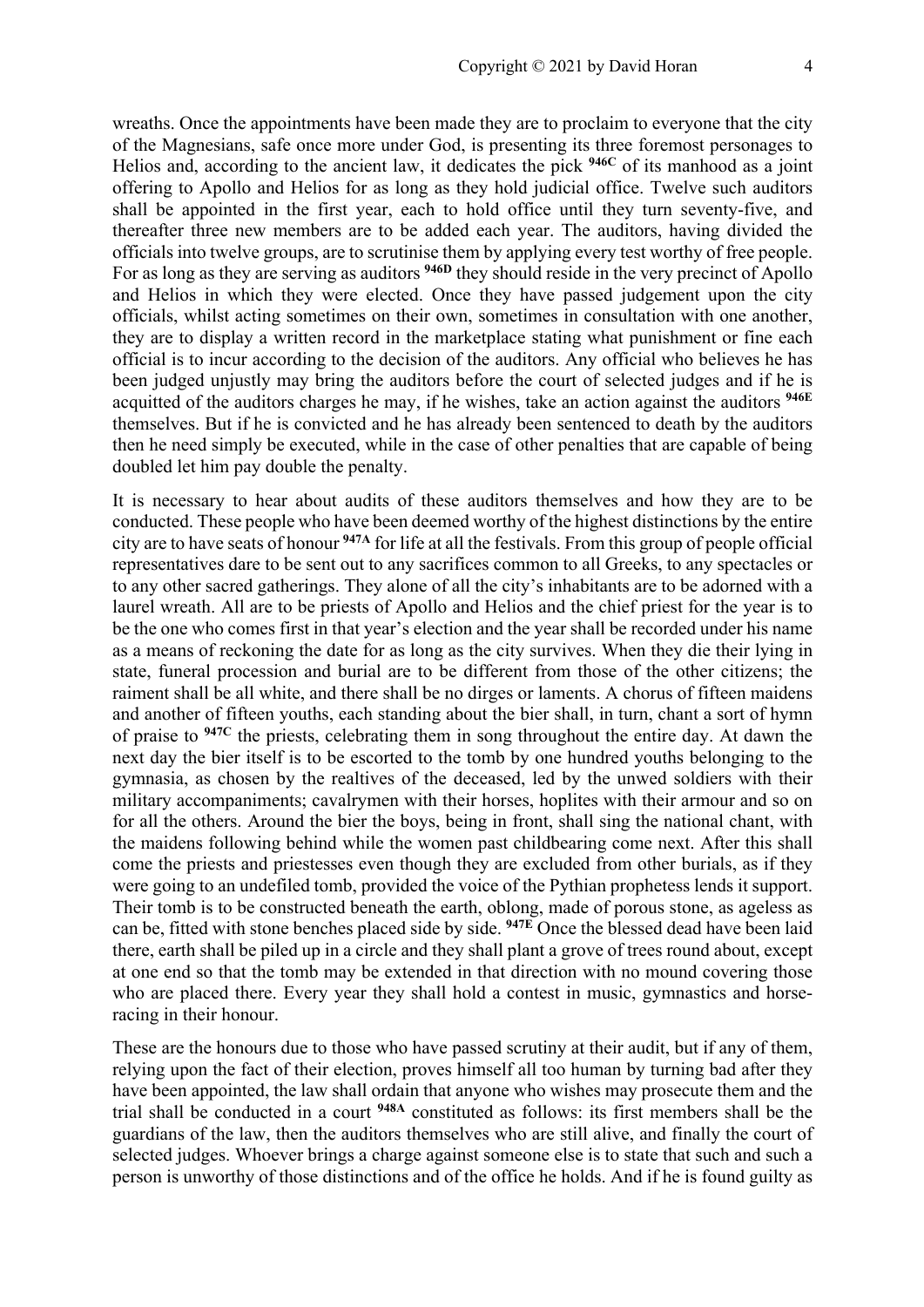charged, he is to be deprived of his office, of that burial, and of the other honours bestowed upon him. But if the prosecutor fails to obtain one fifth of the votes **948B** he is to be fined twelve mina if he belongs to the highest property class, eight if he belongs to the second highest, six mina for the third and three for the fourth.

Rhadamanthus is worthy of our admiration for the way he is said to have judged legal cases, because he discerned that human beings at the time were quite certain of the existence of the gods, as well they might be, since most people in those days were the offspring of gods, himself included, as the story goes. He seems then to have concluded that he should place his trust not in any human judges but in the gods, and so he arrived at simple quick judgements. For he administered an oath to the contending parties regarding each issue under dispute, **948C** and thus secured a rapid, secure resolution. But nowadays, we say, a portion of the human race does not believe in the gods at all while others are of the view that they don't concern themselves with us humans, while the opinion of the worst people, who are the most numerous, is that in return for some paltry sacrifices and flatteries the gods help them to commit fraud on a vast scale and to evade all sorts of grievous penalties. Therefore the device **948D** of Rhadamanthus would no longer be appropriate in legal proceedings for people of this era. Since people's beliefs about the gods have changed the laws must change too. Indeed a lawgiver possessed of reason should abolish the oaths of both adversaries in legal proceedings and whoever is taking an action against another should simply write out the charges without swearing an oath and the defendant, similarly, should write out his denial and hand it over to the officials without swearing an oath. Indeed, with so much legal activity taking place **948E** in the city it is surely terrible to know full well that although close to half of those involved are perjurers, they have no compunction about associating with one another at common meals or at other public gatherings or private meetings. Let the law then decree that a judge who is about to give judgement is to swear an oath, someone appointing a public official is always to do so under oath **949A** or using a voting pebble taken from a sacred place, as should a judge of choruses or musical performances and any umpires or adjudicators of gymnastic or equestrian competitions or of any matters where the outcome confers no advantage upon someone who breaks his oath, as far as we can humanly see. But in situations where there is an obvious and significant advantage in denying the truth, and doing so under oath, then the various accusers and counter accusers should be judged through judicial proceedings, without any oaths being sworn. And in general, during the trial, the presiding judges should not allow **949B** anyone to speak under oath in order to make his case more persuasive, or to lend solemnity to his curses upon himself and his clan and they should prohibit any recourse to grovelling appeals or emotional outpourings. They are to ensure that everyone always explains the justice of their case in respectful language and hears the other side. Otherwise, those in charge shall bring them back to the point at issue, the point from which they had digressed. In cases of one foreigner against another, exchanges **949C** of oaths are to be accepted if desired, just as they are nowadays, and they may be granted legal authority since these people, for the most part, shall not grow old and build homesteads in our city thus producing others like themselves, with legal status in our country, and similar habits. Their private legal actions against one another are also to be decided in the same manner.

There may be situations where a free citizen is disobedient to the city, cases that do not merit whipping or imprisonment or execution, relating perhaps to attendance at choruses or processions or involvement in other public ceremonies, **949D** or services such as sacrifices in time of peace or special impositions in time of war. In all such cases the first requirement is to make good the harm done, and for the offenders to give security to those whom the city and the law authorises to demand it, and if they disregard their pledges there is to be a sale of the securities and the funds are to go to the city. If further penalties are required the relevant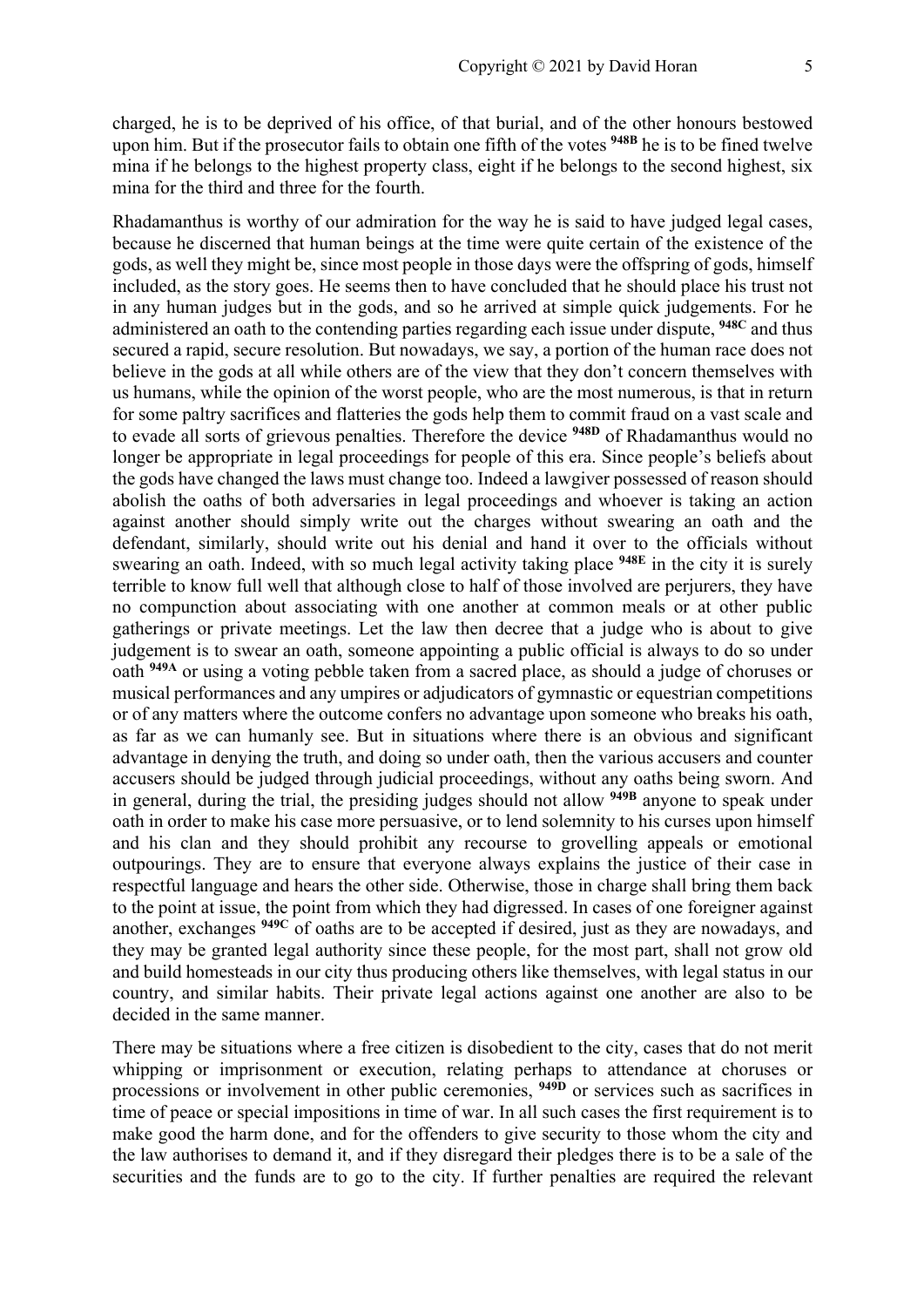officials, having imposed the appropriate penalties on the offenders, are to bring **949E** them before the court until they are prepared to do as they are bidden.

A city whose sole source of wealth is the produce of the earth and which does not engage in commercial activity needs to decide what to do about foreign travel by its own citizens and the admission of foreigners from elsewhere. Now the lawgiver should begin by giving advice on these matters as persuasively as he can. This intermingling of cities with cities naturally combines a whole variety of customs, as strangers introduce novel behaviour **950A** to citizens and citizens do the same to strangers. This does the greatest harm to cities that are well governed under proper laws, although in most cases, since the cities are not at all well governed, the intermingling makes no difference, whether it occurs by receiving strangers into their midst or when they themselves travel for fun to other cities out of a desire for foreign travel of some sort, either when young or in their later years. Then again it is not feasible to impose a total **950B** ban on the admission of strangers and on foreign travel by our own people and what's more this might appear like aggressive, rough treatment to the world at large and we might get a reputation for using the harsh language of the so called "alien expulsions", and for behaving in an inflexible and cruel manner. Indeed we should never make light of our good or bad reputation in the eyes of others, for although most people fall far short of true excellence that does not prevent them from judging the extent to which others are good or evil. There is a divine intuition present even in the bad people so that the vast majority, even of extreme evildoers, do a good job of distinguishing, in their views and in how they express them, between the better people and the worse. So the exhortation to set a high value upon a good reputation in the eyes of the world is sound advice for most cities. In fact what's most important and most correct is actually being good and thus seeking a good reputation and not, if we mean to be complete, by omitting the actual goodness. And indeed it would be fitting for the city we are founding in Crete to attain a most glorious **950D** and exalted reputation for excellence in the eyes of the world. For there is every reasonable hope, provided our plan is followed, that it will be among the few well governed cities and regions under the gaze of the sun and the other gods.

Now what should be done about travels abroad to other regions and places, and the admission of foreigners, is as follows: firstly no one under the age of forty is to be allowed to travel abroad under any circumstances whatsoever; no one may ever do so for personal reasons, but such travel is to be permitted on public business as an envoy or ambassador or to attend certain ceremonies. **950E** We should send representatives to Apollo at Delphi, to Zeus at Olympia, Nemea and the Isthmus, to partake in the sacrifices and competitions in honour of those gods, doing our best to send delegations that are as noble, as distinguished and as large as possible, thus promoting the good reputation **951A** of the city at those sacred peaceful gatherings, conferring a renown comparable to their military prestige. On returning home they shall teach the younger folk that the customs of other cities are in second place, compared to their own civic arrangements. There are other envoys who may, with the permission of the guardians of the law, be sent abroad. They are as follows: if any citizens wish to study the manners of other peoples, and have sufficient leisure to do so, no law shall stand in their way. For a city with no experience **951B** of people, both good and bad, would never, in its isolation, be able to become sufficiently civilised or perfect, nor indeed would it ever be able to safeguard its own laws without appreciating them intelligently rather than through mere habit. In fact there are always, among the broad mass of humanity, some few divine personages whose company is of the utmost value, and they spring up just as much in badly governed cities as in those that are well governed. The inhabitant of a well governed city, who is incorruptible, should constantly seek out the traces of such people, going by land and by sea, with the aim of developing a confidence **951C** in any practices of his own people that are in good order, and of introducing corrections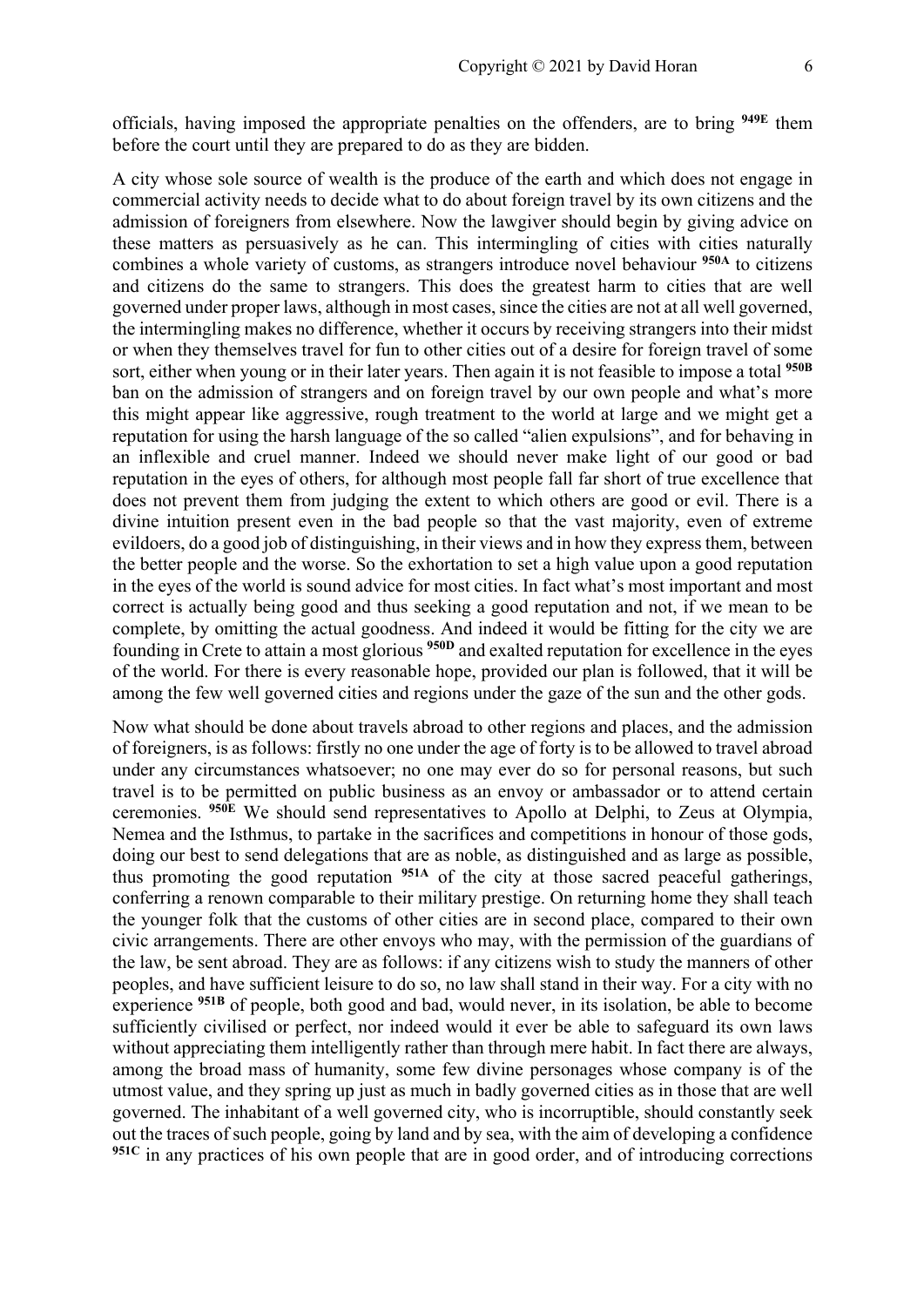where there are any defects. For without this scrutiny and enquiry, or if this is badly conducted, no city remains perfect.

**Cleinias**: How may we achieve both objectives?

**Ath**: As follows: firstly an envoy of this sort is to be over fifty years of age and to have secured a **951D** good reputation in general, and in military affairs too, if he is to be sent abroad to other cities as proof of what the guardians of the law can produce. Once he turns sixty he may no longer act as an envoy. Having served in this role for as much of the ten years as he wishes and then returned home, he is to report to the council that has oversight of the laws. This is to be a body composed of younger and older members, which must meet every day from daybreak until the sun has risen. It shall consist firstly of priests who have achieved high distinction, secondly of the ten most senior <sup>951E</sup> guardians of the law, and finally of whoever is currently responsible for all education and those who have retired from this role. Each of these shall attend, not on his own, but accompanied by a young man of his own choosing, aged between thirty and forty. Their meeting and discussions **952A** shall always deal with the laws of their own city and anything they may learn about such matters from some other places, and indeed any subjects that may seem beneficial to learn for their enquiry because such studies bring clarity to the consideration of the laws while their neglect clouds the matter in darkness and obscurity. The young folk shall, with all eagerness, study any of the subjects that the elders approve but if any of those who are encouraged to undertake this study prove unworthy, the entire council **952B** is to censure the person who invited them. The rest of the city is to take responsibility for those young people who have a good reputation by keeping a special eye on them and taking care of them; honouring them when they act aright and dishonouring them, more then their fellows, if their behaviour falls below the general standard.

The person who has surveyed the customs of other peoples is to proceed to this council as soon as he gets back home and if he has come across people who are able to state some principle concerning legislation, education or the rearing of children, or he has brought back come reflections of his own, he is to share these with the entire council. **952C** If he seems to have returned neither better off nor worse off he should be praised nevertheless for his eager enthusiasm. If he has returned in a better position he is to receive much more praise in his lifetime and when he dies the authority of the council shall honour him with fitting tributes. If it turns out, on his return, that he has been corrupted he should never gain the company of anyone else, old or young, by pretending to be wise and if he manages to reassure the officials, he may live a private life, otherwise, **952D** if he is convicted in court of busying himself in the field of education or laws, he is to be put to death. If he deserves to be brought to court, but none of the officials brings him to trial, this shall count to their discredit in the decision about awards of distinction.

So much for the sort of people who may travel abroad, and how they may do so. Our next concern is the visitor from abroad and how he should be welcomed. There are four kinds of visitors for whom we should make provision. First is a relentless perpetual arrival who usually makes his **952E** repeated visits in summer, after the manner of migratory birds. Most of these cross the sea as if they had wings, flying all summer long to various cities to conduct trade and make money. The officials who have been put in charge of these matters should receive this visitor at marketplaces, harbours and public buildings close to the city but outside its walls, ensuring **953A** that no visitors of this sort introduce any innovations. They shall administer justice to them and interact with them as much as necessary but as little as possible. The second visitor is a true observer, who sees various sights with his eyes and hears musical displays with his ears. All such arrivals must be accommodated at the temples and provided with generous hospitality by the priests and wardens who are to look after them carefully. They may remain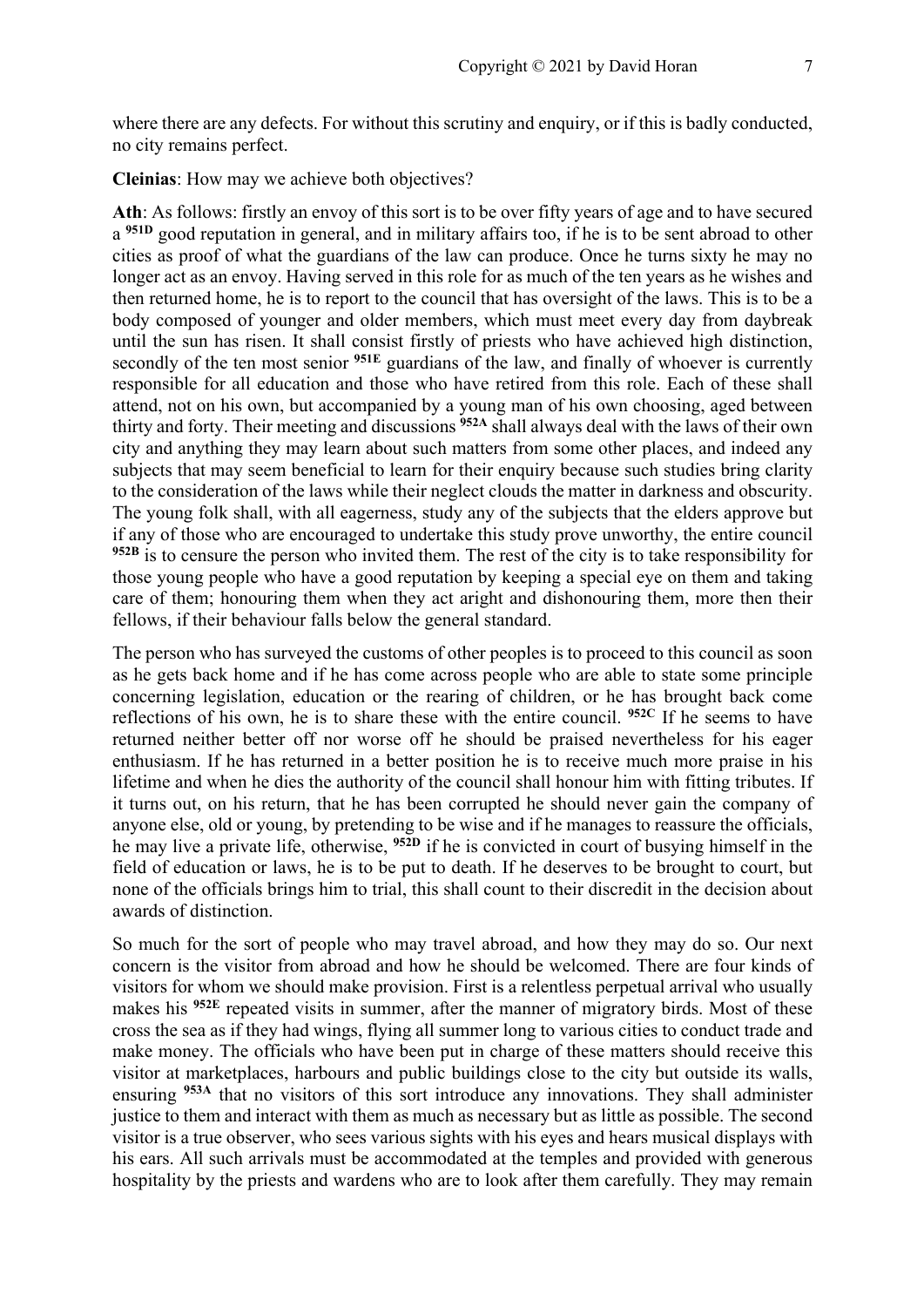for a reasonable period of time seeing and hearing whatever they came for **953B** and they should then depart with no harm done or suffered. Should anyone do an injustice to them, or they to another, the priests are to act as their judges provided the sum involved is less than fifty drachmas. If the claim exceeds that amount the case is to be tried before the rural commissioners. The third visitor who should be received by the state is one who arrives on public business from another region. They are to be received only by generals, cavalry commanders and infantry commanders and their **953C** care should be the sole responsibility, in consultation with the prytanes, of whichever commander the visitor is residing with as a guest. The fourth kind of visitor arrives rarely if ever. But if someone from another city ever does arrive, who is the counterpart of our own observers he is, firstly, required to be over fifty years of age and what's more he is to be here in the expectation either of seeing something fine, something superior in beauty to what is found in other cities, or of showing something of the same **953D** sort to another city. Now any such visitor my go uninvited to the doors of the wealthy and the wise since he himself is a person of that sort. Indeed, he may go to the home of the person in charge of all education, confident in the propriety of being the guest of such a host, or to the home of someone who has received official recognition for his excellence. Having spent time with these people, teaching and being taught, let him depart as a friend taking his leave of friends, bestowing suitable gifts and marks of honour. These are the laws whereby all visitors both male and female **953E** are to be received from other countries and our own people are to be sent abroad, honouring Zeus the god of strangers, not driving visitors away with our eating habits and rituals as the people of the Nile do nowadays or by issuing harsh edicts.

If anyone gives a guarantee let him do so explicitly, agreeing the entire transaction in a written contract in front of witnesses; at least three for a contract under one thousand drachmas and at least five if it exceeds **954A** that sum. A broker in any sale is to act as a guarantor for a seller without legal title to the goods or 0ne who is generally untrustworthy, and he is to be just as liable to prosecution as the seller. Someone who wishes to search someone else's property for stolen goods is to strip to his shirt and wear no belt and swear an oath to the legally prescribed gods that he really expects to find something; he may then conduct his search. The other party shall allow him to search his house including whatever is sealed or unsealed. But if one party wishes to conduct a search <sup>954B</sup> while the other refuses to allow this, the one who has been refused access may take legal action, specifying the value of the item he is looking for and the other party, if convicted, shall pay double its value in damages. If the master of the house happens to be away at the time, the members of the household shall hand over whatever is unsealed to be searched and whatever has been sealed is to receive a second seal from the searcher who is to appoint someone of his own choosing to stand guard for five days. And if the master is away for a longer period of time the city police are to be brought in and the search conducted accordingly by breaking the seals and resealing them again, **954C** as before, in the presence of the household members and the city police.

In cases of disputes over property there is to be a time limit, as follows, after which someone who has acquired the item shall no longer be open to challenge. In our city there is no such thing as a dispute over land or houses. For any other possessions that someone has acquired, if he has been using the item openly in the city, the marketplace and the temples, with no one making a claim, and someone asserts that he has been looking for the item all this time, although its possessor was obviously not hiding it, and this **954D** goes on for a year with one person in possession of the item and the other seeking it, then, once the year has elapsed, no one is to be allowed to lay claim to the item. If the item is used openly in a rural area but not in the city or the marketplace and no one challenges its possession for five years then, once the five years has elapsed, no one shall be allowed to lay claim to such an item. If someone uses the item at his home in the city the prescribed time period **954E** is to be three years. For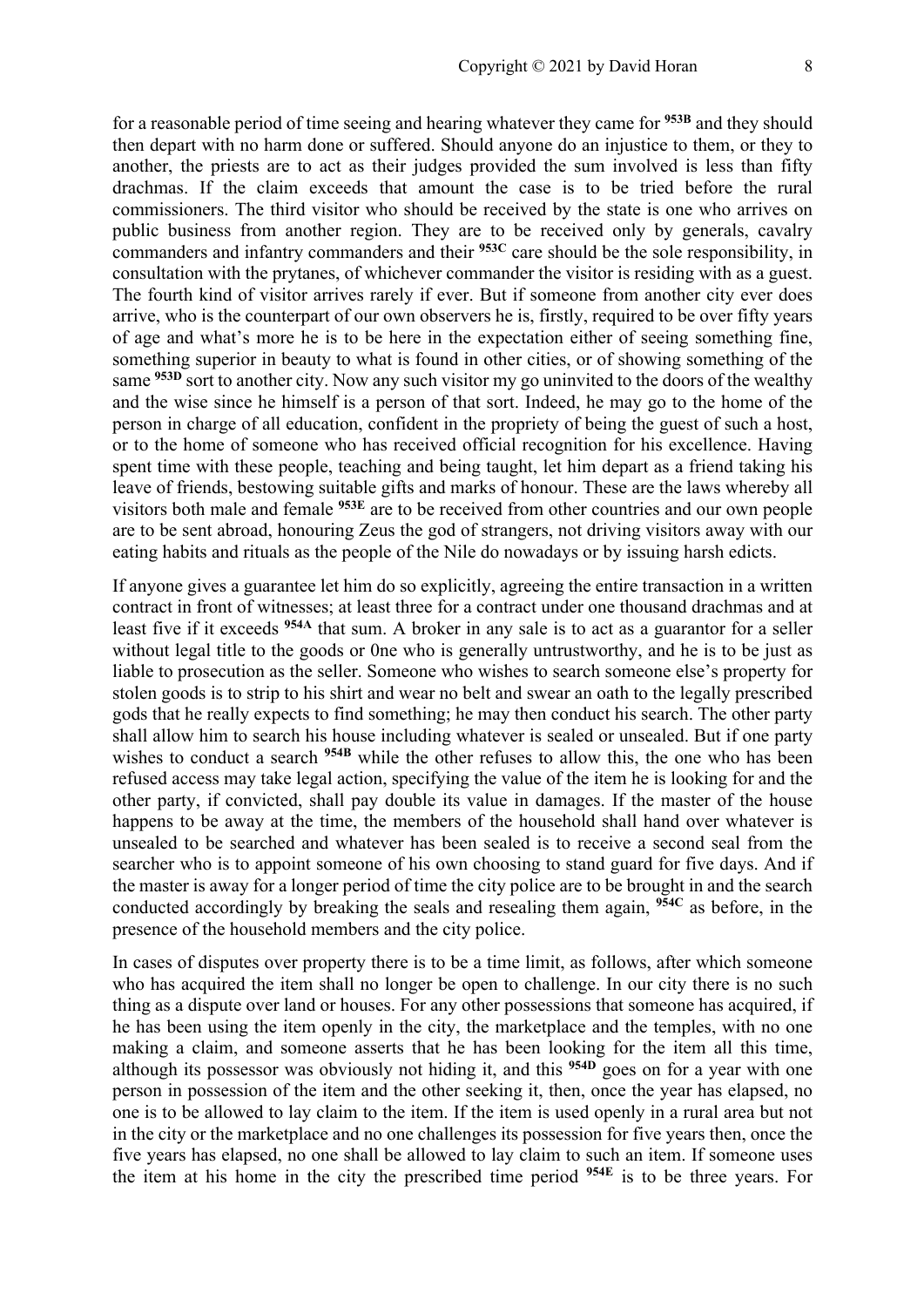undisclosed use in a rural area the period shall be ten years but, when the item was being used in a foreign country. there is to be no time limit for a claim, regardless of when it is found

If anyone forcibly prevents a person or his witnesses from appearing in court, and the person hindered is a slave, either his own or someone else's, the case shall be declared null and void, but if the person hindered is a free citizen then, in addition **955A** to the nullification of the case the offender is to be imprisoned for one year and is to be liable to prosecution for kidnapping by anyone who wishes. If anyone forcibly prevents a rival in a gymnastic or musical or other competition from making an appearance, whoever wishes may inform the competition presidents who are to grant the person who wished to compete the freedom to enter the contest. But if they are unable to do so and victory goes to the entrant who hindered his rival, they shall award the prize to the hindered party **955B** and commemorate the victory in whatever temples he chooses while the offender is to be barred from setting up an offering or inscription relating to such a competition and he shall be liable to pay damages whether he was victorious or not.

If anyone knowingly receives any stolen item he is to be liable to the same penalty as the thief and for receiving someone who has been exiled the penalty shall be death. Everyone is to regard the city's friend or enemy as his own. And anyone **955C** who makes peace or war privately with others without common consent is also to be liable to the death penalty. If part of the city makes peace or war with any, for itself, the generals are to bring those responsible for this action to court and on conviction the penalty shall be death.

Those who serve the nation are to render such service without accepting gifts and there is to be no excusing this, or praise for the argument that "good deeds deserve gifts while foul deeds do not". **955D** For it is not easy to know what to do and then stand by what you know, and it is safest to heed and obey the law that no service be done in return for gifts. Whoever disobeys shall, on conviction in court, simply be put to death. In relation to financial contributions to the common fund, not only must the property of each citizen be valued for various reasons but a tribal official shall also present a written record of the annual production to the rural commissioners so that the treasury may decide which of the two kinds of contributions it wishes to employ, **955E** choosing year by year either to take part of the overall valuation, or a portion of the annual income in that particular year, after the deduction of the costs of the common meals.

The reasonable man should present moderate offerings to the gods. Now land and the household hearth are always sacred to all gods, so let no one consecrate to the gods, for a second time, that which is already sacred. Gold and silver, possessions that are used in other cities both in private and in the temples, **956A** are a source of jealousy, while ivory comes from a body devoid of soul and is an unclean offering, and iron and bronze are instruments of war. Anyone may present, at the public temples, any wooden or stone offerings he wishes, made from a single piece, or a woven item no larger than what a woman can weave in a single month. White is the colour appropriate to the gods, both in woven items and in general, while dyes should only be used for the trappings **956B** of war. The most divine gifts are birds, and pictures that a single painter can complete in one day, and any other offerings should be modelled on offerings of this sort.

Since the subdivisions of the city, their number and what they should be, have been described, and laws relating to business transactions in all important matters have been stated as best we can, what remains is to deal with judicial procedures. The first of our law courts should consist of chosen judges, jointly chosen by the defendant and the prosecutor **956C** together, and more appropriately referred to as arbitrators rather than judges. The second shall consist of fellow villagers and tribesmen, based upon a twelvefold division, before whom cases are to be argued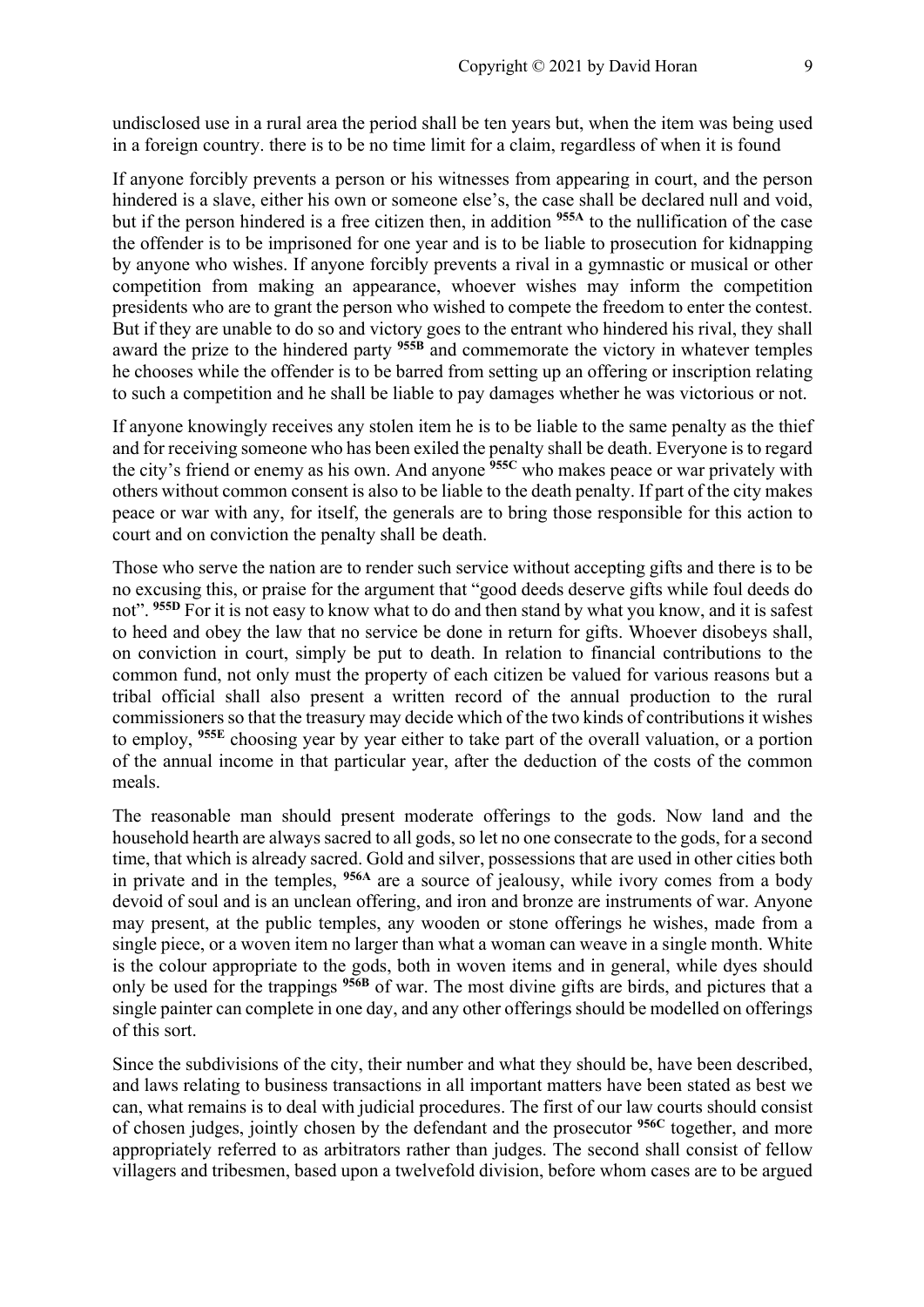if no decision was reached in the first court. Here the penalty is to be greater and if the defendant loses at this second trial he is to pay one fifth more than what was specified in the written action. And if someone challenges the judges and wishes to contest the issue for a third time **956D** he is to bring the case before the selected judges and, if he loses once again, he is to pay one and a half times the assessed penalty. If the prosecutor, having lost the case in the first court, is dissatisfied and goes to the second, he shall receive an additional fifth if he wins the case and pay the same fraction of the assessed penalty if he loses. And if the parties go to the third court because they don't accept the previous judgements, the defendant, as we said, is to pay one and a half times the penalty if he loses while the prosecutor is to pay half.

**956E** The allocation of courts and their composition and the appointment of staff to support the various boards of officials, the intervals at which each court must sit, the voting procedures and associated adjournments and any other requirements of this sort relating to judicial practice, such as the prioritisation of cases, compulsory response to questions and attendance at court, and any related matters have all been dealt with previously, but it is good to repeat what's right two **957A** or even three times. However, all of these minor regulations that are easy to devise may be set aside by the older lawgivers and the young lawgiver should fill in such details. Now it would be reasonable for courts dealing with private matters to conduct their business in this way. But, for those dealing with communal or public matters and for those which the various officials make use of in managing the business of their own office, numerous sound regulations produced by reasonable men are already in existence in many cities. Drawing on these our lawgivers should <sup>957B</sup> provide our fledgling constitution with what it requires by making comparisons and corrections and testing them in experience until they decide that each of them is adequate for its purpose. Only then, having concluded the process so that they are quite immutable, should they implement them on a permanent basis.

The matter of respectful silence on the part of judges, and its opposite too, and any divergences from general standards of justice, goodness and nobility in other cities has, to an **957C** extent, been dealt with although more will be said towards the end. Anyone who intends to be a fair and just judge must look to these matters and study any writings he possesses on the subject. Indeed of all subjects, the very best at improving the person who learns them are those dealing with laws, provided they are rightly enacted. Were this not the case our divine and wondrous law would bear its name in vain, a name that is akin to reason. Furthermore, when it comes to other utterances such as praise or censure **957D** of people, delivered in verse or in prose, either in writing or in daily conversation in all our various interactions, with their contentious disputes, or agreements that are often quite futile, the clear test of all these would be the writings of the lawgiver. Possessing their content within himself as a sort of antidote to the other words, the good judge should regulate himself and the city, by ensuring the establishment and growth of justice in good people **957E** and doing his best to change the ways of the bad people, from ignorance, license, cowardice and, in short, from any kind of wrongdoing, provided their habit is curable. But in the case of those who are fated to have such habits then, as has rightly been said so many time before, those judges and their superiors who impose the death **958A** penalty as a cure for souls in this condition deserve the praise of the entire city.

Once legal cases for the year have finally been adjudicated, laws are required for their implementation as follows: firstly the official deciding the case is to assign to whoever wins the case all of the property of the person who loses, apart from possessions that he needs to retain. This should be done in each case immediately after **958B** the voting, through proclamation by the herald within the hearing of the judges. And if someone fails to settle with the victorious party, to their mutual satisfaction, by the end of the month following the month of the trial, the judge who decided the case shall, at the behest of the successful party, hand over the property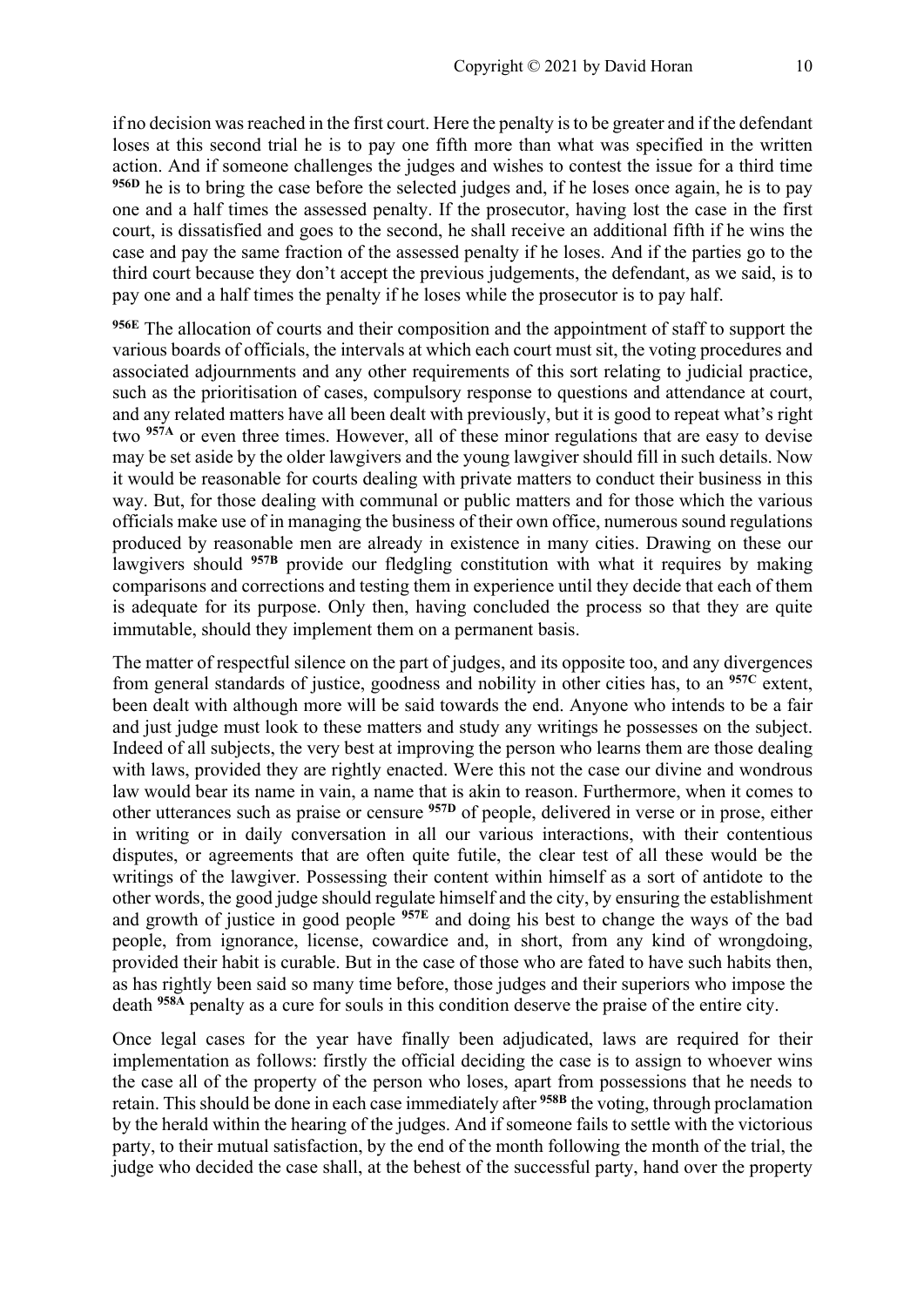of the person who lost. But if he does not have the resources, and the shortfall is one drachma or more, the person who lost is not to be allowed to take a legal action against anyone else until he has fully **958C** paid off his debt to the successful party. Others however are fully entitled to take legal action against this debtor. If anyone who has been convicted obstructs the court that convicted him the judges who have been unjustly obstructed are to bring the offender before the court of the guardians of the law and if a person is found guilty, he is to be sentenced to death as a subverter of our city and its laws.

To proceed: when a man has been born and reared and has begotten and reared his own children, has engaged reasonably **958D** in business affairs, paying compensation when he has wronged another and accepting the same from someone else, and has duly grown old abiding by the laws, the end comes to him in the course of nature. In the case of the dead, male or female, the interpreters are to have the authority to prescribe the appropriate divine observances to be performed for the gods beneath the earth and those of our realm. There are to be no graves on any land that can be cultivated, whether the tombs be large or small. **958E** They are to fill up places where the land is naturally suited for this sole purpose alone, that of receiving and concealing the bodies of the dead, while causing the least disturbance to the living. Where earth, a true mother in these matters, is naturally inclined to provide sustenance to humanity, no one alive or dead is to deprive us living beings of this. They are not to build up a burial mound higher than what five men can complete in five days nor erect a standing stone larger than what is needed to accommodate a eulogy on the life of the deceased in four lines of heroic verse. **959A** The laying out of the corpse in the house shall in the first place be for long enough to establish that the person really is dead and not just in a swoon. So in general for most people, the third day would be a reasonable one for carrying out the burial. We need to listen to the lawgiver especially when he declares that soul is superior to body in every respect and that, in this very life, what gives each of us our being is nothing else but soul, while the body **959B** is just an apparition that follows each of us around, and it is well said that the bodies of the dead are images of the departed while the real being of each of us, which is called the immortal soul, departs to render an account to the other gods, as the ancestral law declares; a fearful prospect for the bad, and a heartening one for the good. But not much help can be given to a deceased person, in fact all of his kindred should have helped him while he was alive, to ensure that he lived as just and as holy a life as possible, throughout, thus being free, after death, from retribution, in the life that follows this one, for any foul misdeeds. Since this is how matters stand we should never squander our wealth in the belief that this lump of flesh that is being buried is related to ourselves, rather than believing that the real person, the son or brother or whoever else we imagine we are burying amidst great mourning, has left us to journey on and fulfil his own destiny, while we do our duty through measured **959D** expenditure upon this, as it were, soulless altar to the gods of the underworld. And it is the lawgiver who would best divine what that appropriate measure is. So let the law be as follows: for someone of the highest property valuation the measure of expenditure on the entire burial shall not exceed five mina, three mina for the second highest valuation, two for the third and one for the fourth. There are many other duties that lawgivers must perform and much that they must look after. Not least of their responsibilities is to spend their lives looking after children and adults and indeed any age group and in particular, at anyone's death, a single guardian of the law is to act as a supervisor, whom the relatives of the deceased are to bring in as an overseer, and if the arrangements relating to the deceased are conducted with dignity and measure this shall count to the guardian's credit or indeed to his shame if they fall below these standards. The laying out and the other arrangements are to be conducted in accordance with custom concerning such matters, but we should allow freedom to the statesman when he is legislating, as follows: it would be unseemly for him either to enjoin or prohibit weeping for the dead **960A** but laments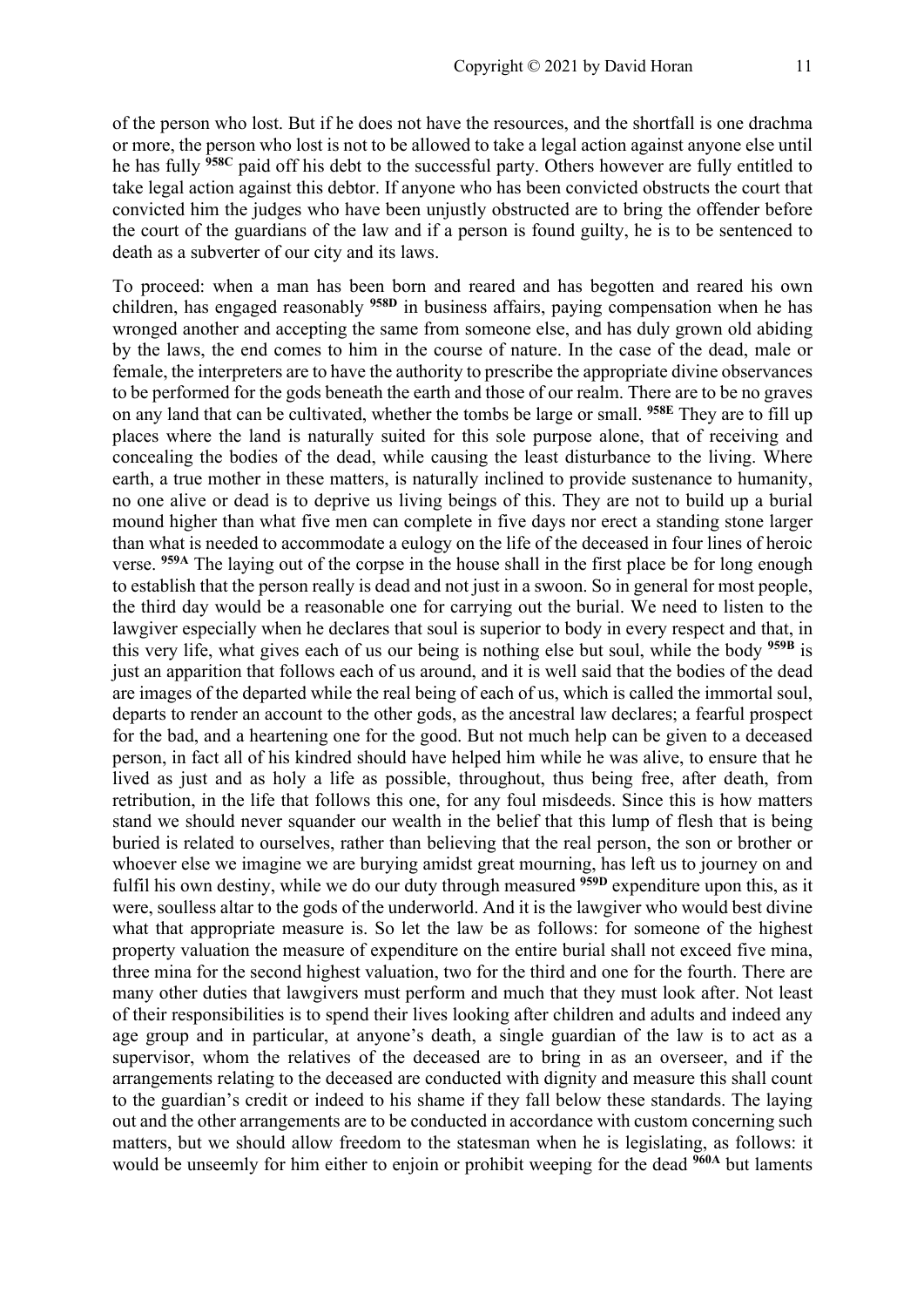and loud displays outside the house are to be forbidden. Bearing the corpse along the public roads and crying aloud as they proceed is to be prohibited, and they must be outside the city walls before daybreak. So let these be the regulations concerning matters of this sort and whoever complies shall incur no penalty while anyone who disobeys one of the guardians is to penalised by all of them with a penalty jointly decided **960B** by them all. Any further rituals of burial of the dead and those deeds that bar one from the right of burial for parricide, robbing temples and everything of that sort have been dealt with previously though specific laws and so our legislative task is almost complete. But the completion of anything never consists merely in doing something, or acquiring something or establishing something. Only when we have discovered a means of making our production completely safe for all time may we then believe that we have done all that we should have done. Until then our overall task is incomplete.

**Cle**: **960C** Yes, you put that very nicely stranger, but could you please explain the additional point you are now making, more clearly.

**Ath**: Dear Cleinias, many of our ancient utterances have rightly been praised, not least being the names we give to the Fates.

**Cle**: Specifically?

**Ath**: The first of them is Lachesis, the second is Clotho, then Atropos the third saviour of what has been spoken, making the process irreversible. **960D** These should provide a city and a constitution not only with health and soundness of its citizens' bodies but with lawfulness of their souls or, more to the point, security for its laws. And it seems evident to me that this is what our laws are still lacking; they require some natural means of engendering this quality of irreversibility.

**Cle**: If it really proves impossible to find some means of imparting this quality to every law, that is no small matter.

**Ath**: **960E** But, it is indeed possible as I can now see quite plainly.

**Cle**: Well, we mustn't let up at all until we have provided the laws we have formulated with this very quality. For it is ridiculous to labour in vain at any task by not building upon secure foundations.

**Ath**: You are right to encourage me and you will find me of the same mind as yourself.

**Cle**: Well said. So, what, according to you, would be the salvation of our constitution and our laws, and how would this operate?

**Ath**: **961A** Well, didn't we say there should be a council in our city, constituted as follows: the ten most senior current guardians of the law and all those who have been awarded civic distinctions are to meet together in council. Furthermore those who had travelled abroad to seek out anything worth hearing for the protection of law, and had returned safely home, were to be scrutinised by the members and, on approval, deemed worthy to join the council. In addition to these each member was to bring along one young person, **961B** over the age of thirty, having first decided for himself that the person was worthy in terms of his nature and upbringing. He was to present him to the other members and take him on if he was approved by the others. If not, the fact of his nomination was to be kept secret from everyone and especially from the young person who was rejected. The council was to meet before daybreak when everyone would have most freedom from other responsibilities, private or public. This I believe was the sort of description we gave in our previous **961C** discussions.

**Cle**: It was indeed.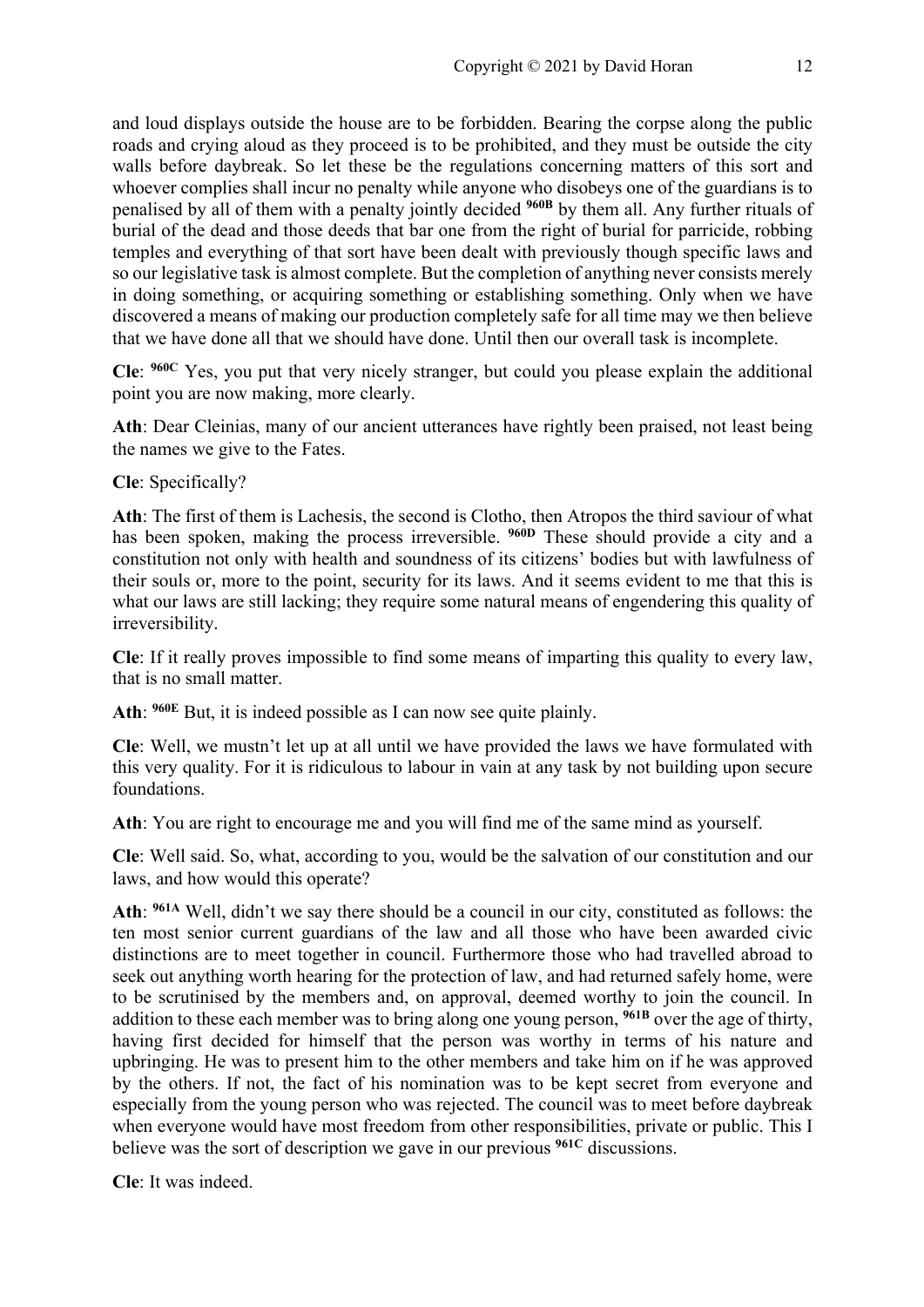**Ath**: Having taken up the discussion of this council once more, I would maintain that if someone were to use this, with all it has to offer, as a sort of anchor of the entire city, it would preserve everything we wish to preserve.

**Cle**: How so?

**Ath**: Now would be the time for us to display the utmost eagerness in explaining matters correctly.

**Cle**: Yes, very much so; please proceed as you propose.

**Ath**: **961D** Well we need to discern, in everything, an appropriate saviour in its various activities. So in the case of a living creature for instance soul and the head are naturally most important in this respect.

**Cle**: Again, how so?

**Ath**: Surely the excellence of these two ensures the safety of every creature.

**Cle**: In what way?

**Ath**: By reason being present in the soul in addition to everything else and sight and hearing being present in the head as well as everything else. In short, reason and the most sublime senses, combined into a unity, may rightly be called the saviour of any creature.

**Cle**: Quite likely.

**Ath**: **961E** Likely indeed but in what respect would reason combined with the senses be the saviour of ships in storms or on calm seas? On board ship the pilot and the sailors who save themselves and the ships company by combining their senses with the reason of the pilot? Is this not so?

**Cle**: Quite so.

**Ath**: Not many examples of this sort are needed then. We might consider for instance military expeditions or any medical care and the objective the generals or the physicians should rightly aim at in each case to ensure salvation. **962A** For the generals wouldn't it be victory and domination over the enemy and for the physicians and their assistants the provision of health to people's bodies?

**Cle**: Of course.

**Ath**: Now if the physician had no understanding of the bodily condition we have just called health or a general had no understanding of victory wouldn't it be obvious that they did not possess reason in relation to any of these matters.

**Cle**: Indeed, how could they?

**Ath**: And in relation to the city, if someone proved ignorant of the objective at which a statesman should aim, would he, in the first place, deserve to the called a ruler **962B** and secondly would he be able to save something when he is totally ignorant of its objective?

**Cle**: No, how could he?

**Ath**: So if the settlement of this region of ours is now to be concluded there must, it seems, be some body within it that first understands the objective we are referring to, the one which we as statesmen are aiming at, and secondly how this may be attained; capable too of understanding first and foremost which of the laws give the best advice and which give the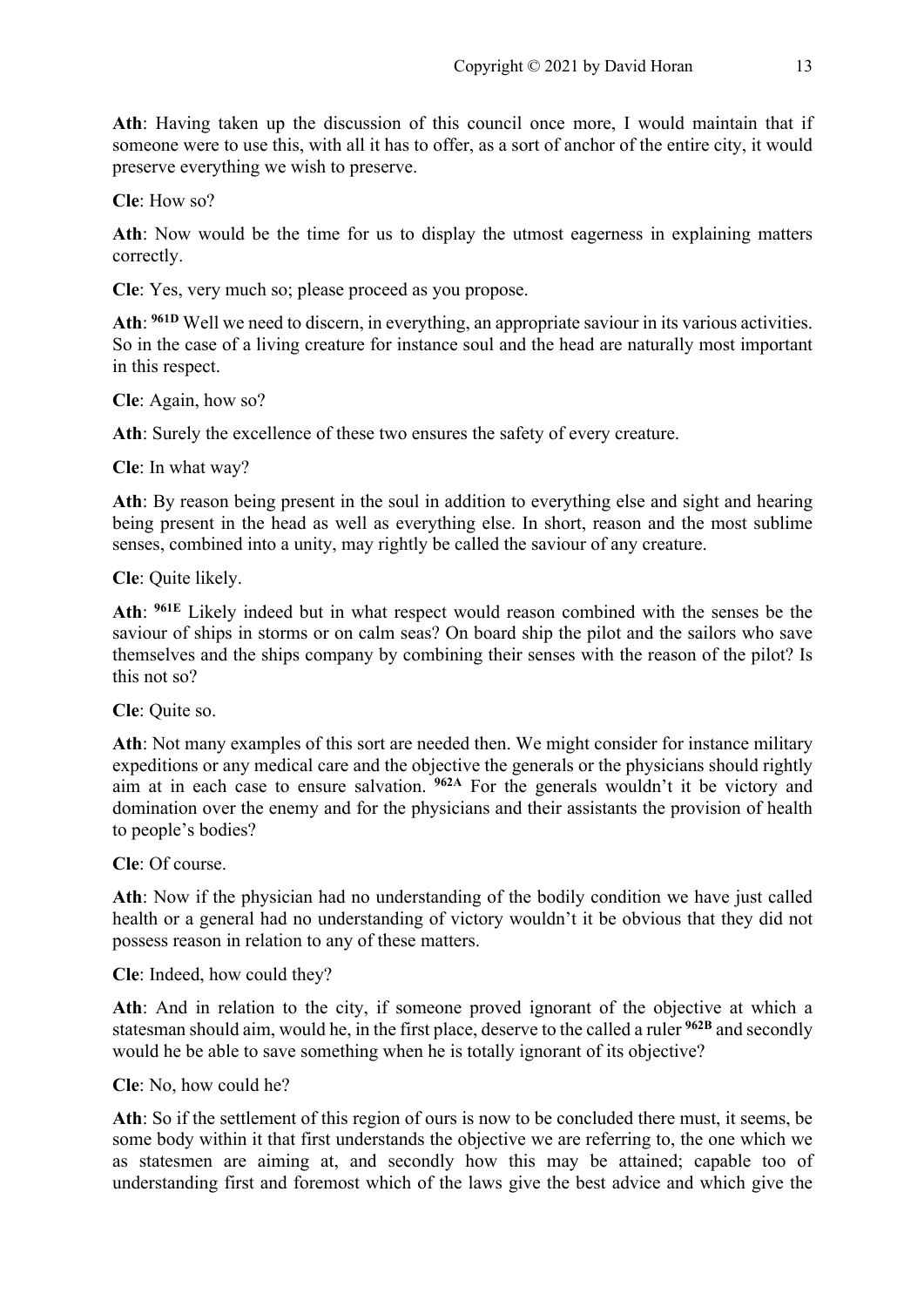worst and indeed which people do the same. If any city is bereft of such a body **962C** it would hardly be surprising if its lack of reason and awareness led it to act every time in a random manner in all of its affairs.

**Cle**: That's true.

**Ath**: So in our case, in which particular part of the city or in which of its institutions has provision been made for an adequate safeguard of this sort? Can we say?

**Cle**: Not really, stranger, not with any certainty anyway. However if I were to hazard a guess this argument of yours seems to me to be indicating the council which you said meets at night.

**Ath**: **962D** Nicely anticipated, Cleinias, this council, as our recent argument indicates, should be possessed of all virtue, the first being a refusal to wander and aim at multiple objectives. It should rather focus upon one objective and direct everything to that as if it were firing darts.

**Cle**: Entirely so.

**Ath**: So we are now in a position to understand, not surprisingly, that the laws of various cities are so divergent because the legislators in each city look to all sorts of different objectives. It is no wonder then that in many cases the definition of what's just, for some of them, is designed to ensure **962E** that certain people rule in the city whether they happen to be good or bad, for others it is to make themselves wealthy even if they end up being slaves, while some others are intent upon the free lifestyle. But there are others again who legislate for two objectives together, with an eye to both; freedom for themselves and dominion over other cities. But the wisest, or so they imagine, pursue all of these objectives and others like them, with no special respect for any one of them, being unable to say which one the others should look to.

**Cle**: **963A** In that case stranger, the position we adopted some time ago was correct. For we said, I believe, that all our laws would look to one aim and we agreed that this aim is most correctly called excellence.

**Ath**: Yes we did

**Cle**: And we also stated, I recall that excellence is fourfold.

**Ath**: Very much so.

**Cle:** And reason is the leader of all these to which the other three, and everything else, should look.

**Ath**: You are following this admirably Cleinias so pay attention to what comes next. In the case of a pilot a physician **963B** or a general that single aim to which reason should look has been stated and now, at this stage, we are examining the reason of the statesman. So as if we were putting a question to some person we might ask: "I wonder, my friend, what your gaze is fixed up on? What precisely is that one aim. The reason of the physician is able to provide a clear answer, so what about you, who might claim to be superior, are you unable to answer?" Well Megillus and Cleinias can you speak on his behalf, providing a definition, just as **963C** I have given you definitions so often on behalf of others, and tell me what precisely you say this aim is.

**Cle**: Not at all stranger.

**Ath**: What is it that we should be eager to discern both in itself and in what forms?

**Cle**: What do you mean by its forms?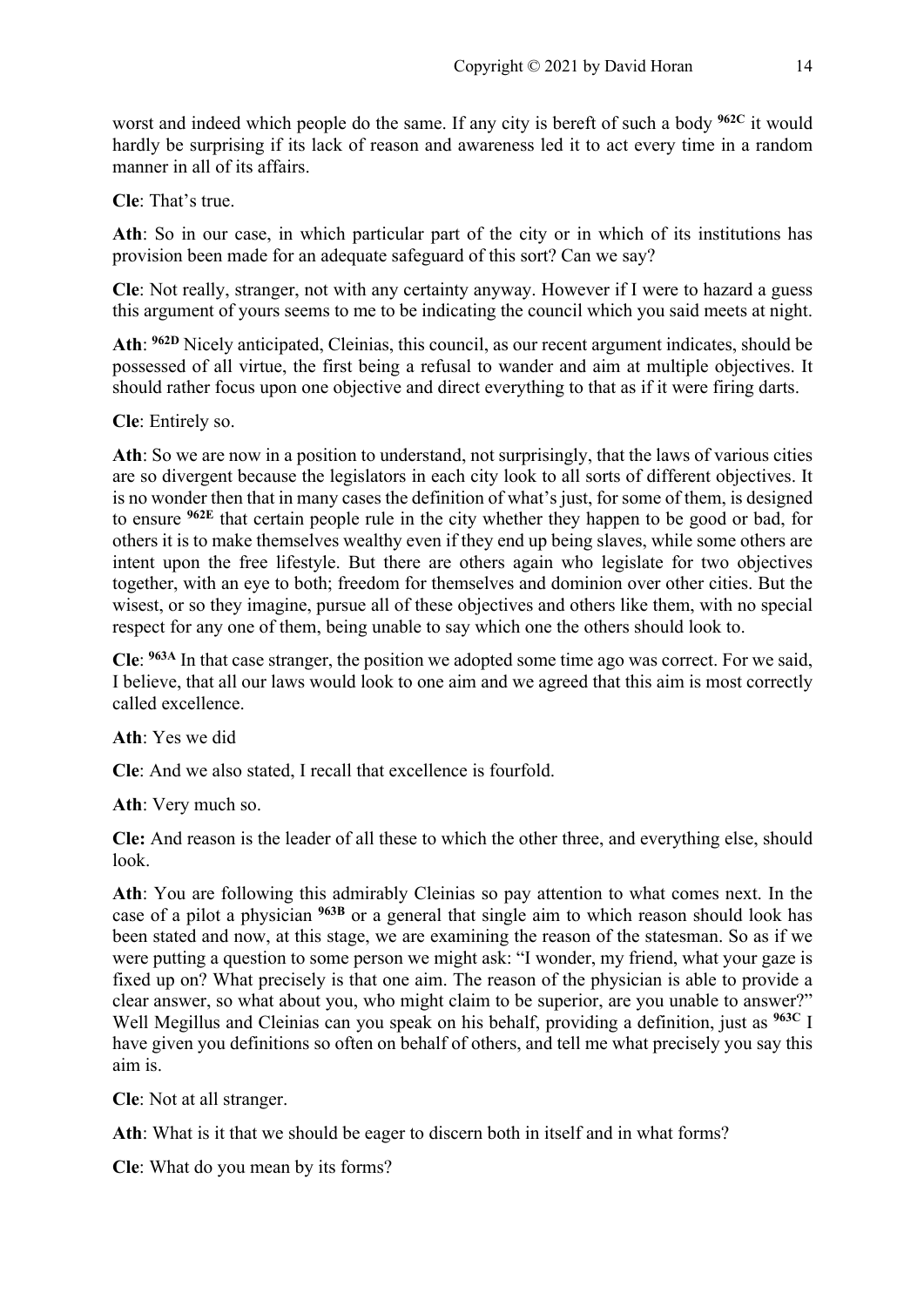**Ath**: For instance, when we say that there are four forms of excellence, it is obvious that we must be stating that each, individually, is one.

#### **Cle**: Indeed

**Ath**: And indeed, we refer to them all as one, as though they were in reality not many but just this one thing, excellence. For we say that courage is excellence and wisdom is excellence **963D** and so are the other two

#### **Cle**: Very much so.

**Ath**: Well it is not difficult to say how these two differ from one another and have acquired two names, as have the others. However, it is still no easy matter to explain why we call them both, and the others too, by one name, excellence.

#### **Cle**: How do you mean?

**Ath:** It is not difficult to explain my meaning. Let's divide the roles of questioner and answerer between us.

#### **Cle**: Again, what do you mean?

**Ath**: **963E** You are to ask me why exactly we refer to them both as one thing, excellence, and then again say that there are two things courage and wisdom. I shall tell you the reason; it is because one of them, namely courage, involves fear and even wild beasts have a share in this one, and so does the behavior even of very young children, for the soul can become courageous in the course of nature without reasoning. However, in the absence of reasoning no soul ever is, has been or will be wise and possessed of reason; that's the difference.

#### **Cle**: True

**Ath**: **964A** Well you have now received an account from me explaining the way in which they differ and are two. You should now give me an account, in return, of the way in which they are the same and are one. Bear in mind that you will also have to tell me how, although they are four, they are also one, and once you have shown how they are one you must ask me, in turn, how they are four. After that we should consider someone who has an adequate knowledge of anything at all which has a name and what's more also possesses an account. Could he possess knowledge only of the name while being ignorant of the account or would it be a disgrace for anyone of any consequence to be ignorant of everything of this sort when dealing with the most important **964B** and exalted matters?

### **Cle**: Apparently so.

**Ath**: For a legislator or guardian of the laws or someone who thinks that he is superior to everyone else in terms of excellence, and has been rewarded for such achievements, is there anything of greater importance than these very qualities we are now discussing; courage, sound-mindedness, justice and wisdom?

#### **Cle**: No, how could there be?

Ath: Then consider the interpreters, teachers, and lawgivers, the very guardians of everyone else in relation to these matters. What if someone lacked understanding **964C** and knowledge, or needed to be punished or rebuked for certain transgressions? Shouldn't the one who can teach him the power of evil and excellence, and who can explain this comprehensively, be preferred to anyone else? Or could some poet who has just arrived in the city or someone claiming to be an educator of the young, prove himself superior to a person who has triumphed in all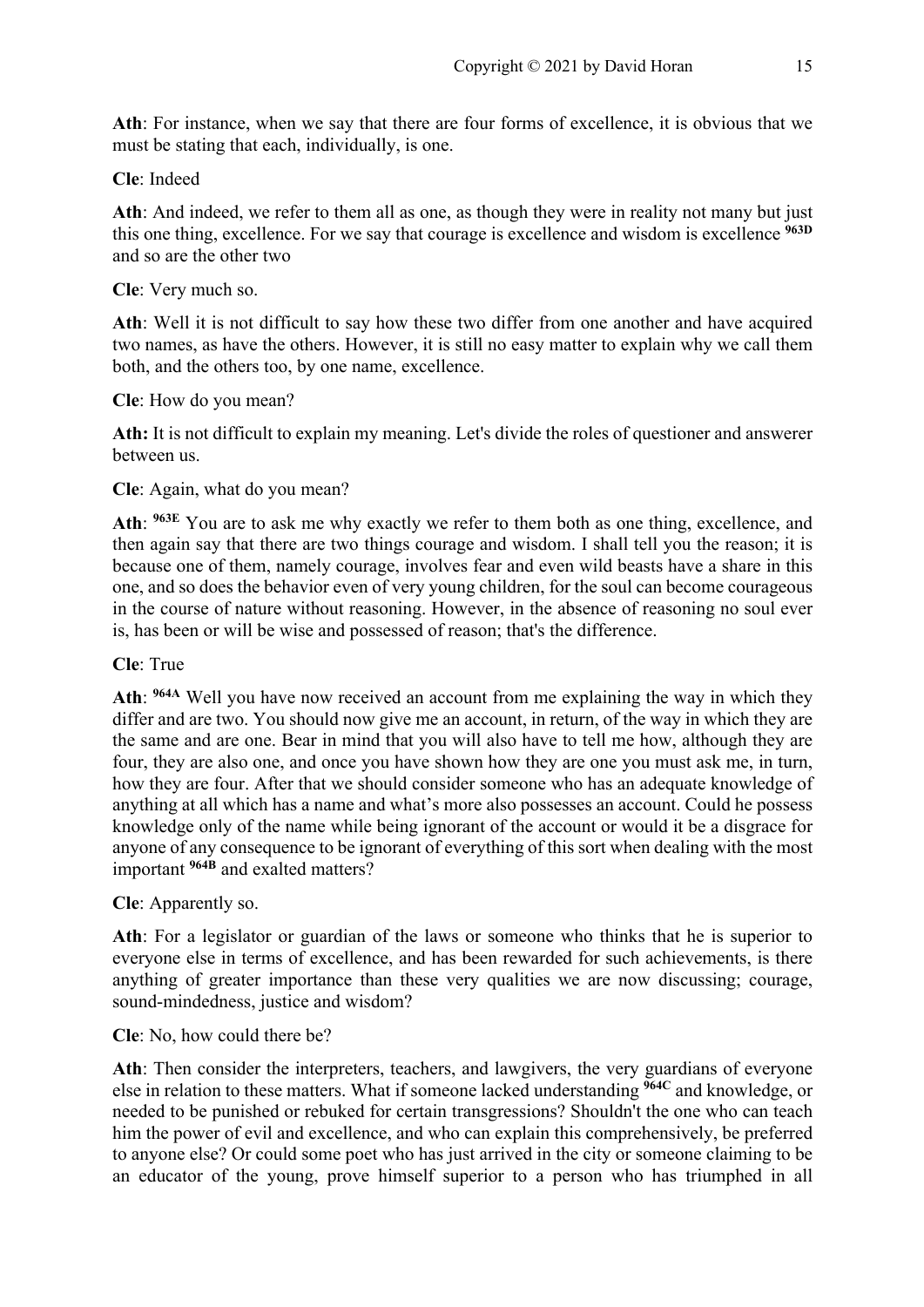excellence? Tell me then then, in a city like that, where there are no guardians competent in word and deed, with an adequate understanding of excellence, would it be surprising if such a city, devoid of guardianship, suffered the fate experienced by so many cities nowadays?

**Cle**: **964D** No, probably not.

**Ath**: Well then are we to do what we are now suggesting, or what? Are we to provide our guardians, in word and in deed, with a greater perfection in excellence than everyone else? Or how else will our city resemble the head and the body of wise folk because it has acquired an internal guardianship of this sort?

**Cle**: How, stranger, are we to understand this likeness and in what does this consist?

**Ath**: **964E** The city itself is of course the torso of the body and, of the guardians, the young ones who have been selected because they are especially gifted are so to speak at the very top and, being thoroughly quick witted, they survey the entire city and as they watch they commit whatever they observe to memory and act as sources of information for the elders on every aspect of civic affairs. **965A** These elders who are likened to reason for their exceptional wisdom in so many matters of importance, are to deliberate, and using the younger members as assistants and advisers they cooperate together, acting as true saviors of the whole city. Is this how we say things should be or should we make some other arrangements? Are all our citizens to have a similar upbringing and education with no one receiving a more exacting education than anyone else?

**Cle**: Heavens no that's impossible.

**Ath**: **965B** Then we should move on to an education that is more rigorous than previously described.

**Cle**: Probably.

**Ath**: Could the education we began to touch upon just now turn out to be the one we have need of?

**Cle**: Yes indeed.

**Ath**: Didn't we say that the supreme craftsman or guardian in any sphere must have the ability not alone to look towards multiplicity but also to press on to recognize the one, and having recognized that, to arrange everything else while keeping the one in view?

**Cle**: And we were right to say so.

**Ath**: **965C** Now could anyone get an exact vision and perspective in relation to anything without being able to look from multiplicity and dissimilarity towards one form?

**Cle**: Probably not

**Ath**: It is not probable my friend, it really is the case that no method more certain than this is available to any of us humans.

**Cle**: I believe you stranger and I do agree, so we should proceed to discuss the matter in these terms.

**Ath**: So it seems that we must compel the guardians of our divine constitution too, first and foremost to discern, with precision whatever is the same through all **965D** four of these qualities, being one and the same in courage, in sound mindedness, in justice and in wisdom, and rightly called according to us by one name; excellence. To this my friends we must, if you please, hold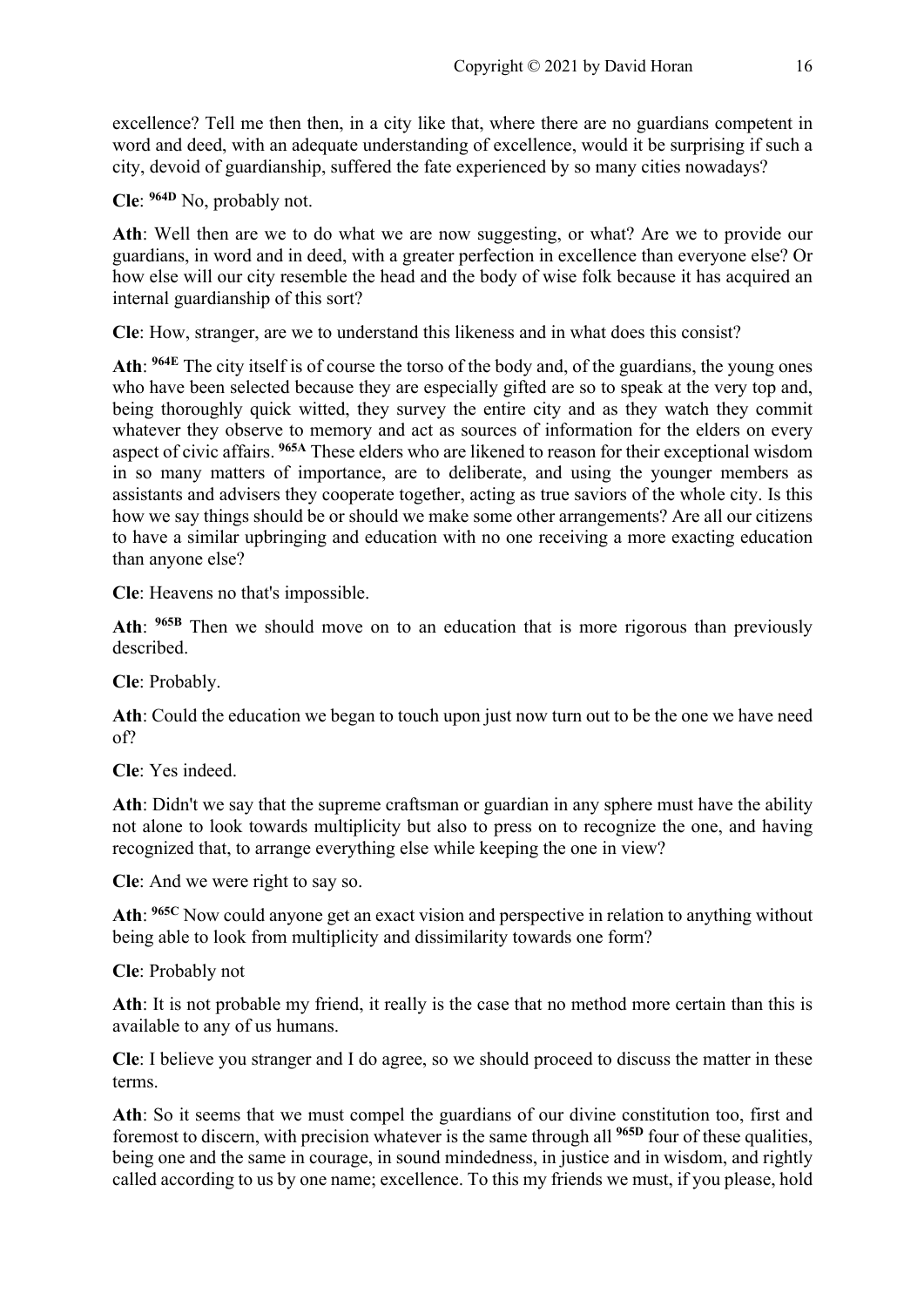fast and not let go until we have stated, adequately, what precisely it is that we should look to. Is it one, is it a whole, is it both, or what exactly is it, by nature? Or if this evades us, do we think we shall ever properly **965E** understand anything about excellence when we will be unable to say whether it is multiple or fourfold or one? So, if we are to heed our own advice we shall arrange somehow or other that this knowledge is present in our city. But we also need to decide whether or not to abandon the entire consideration.

**Cle**: By the god of strangers, stranger, the last thing we should do is to abandon such a consideration since you seem to us to be making perfect sense. But how might all this be arranged?

**Ath**: **966A** We are not yet in a position to say how we should arrange this. We should first ascertain, by agreement among ourselves, whether this consideration is necessary or not.

**Cle**: Why yes, it is, provided this can actually be done.

**Ath**: Well then, what about the fair and the good? Are we to adopt the same view? Should our guardians realize only that each of these is multiple, or should they also know how and in what respect each is one?

**Cle**: It seems more or less essential that they should also understand how each is one.

**Ath**: **966B** Well although they understand this, might they be incapable of demonstrating their understanding verbally?

**Cle**: Impossible, you are describing the condition of some slave.

**Ath**: And does the same argument of ours apply to all matters of importance? Must those who really are to act as guardians of the laws, really understand the truth about them and be capable of expounding them verbally and adhering to them in practice, judging what actions are noble by nature and what actions are not.

**Cle**: Of course.

**Ath**: **966C** Now one of the most exalted matters, one that we dealt with seriously already, is the subject of the gods. It is important to know, as far as humanly possible, that the gods exist and the extent of their supreme power. And although we may forgive most of our population if they adhere merely to the letter of the law, we should exclude even from candidacy as a guardian anyone who does not work hard at acquiring total faith in the existence of the gods. And this exclusion involves never **966D** selecting someone as a guardian of the law who is not divine and who has not worked hard in that direction and is not even included among those who are recognized for their excellence,.

**Cle**: Yes, as you say, it is only right that someone who is reluctant or unable to engage with such matters should be kept well away from the ranks of the good.

**Ath**: Now, do we know of two factors leading to belief in the gods, among those we described previously?

**Cle**: Which two?

**Ath**: One was our statement about the soul, when we said that soul is more ancient **966E** and divine than all things whose motion, once it gets underway, provides ever-flowing being. The other one concerns the regular movement of the stars and other bodies under the control of reason, which has brought order to the universe. For no one beholding all this with an attentive and trained eye has ever turned out to be an ungodly person affected in the way that most people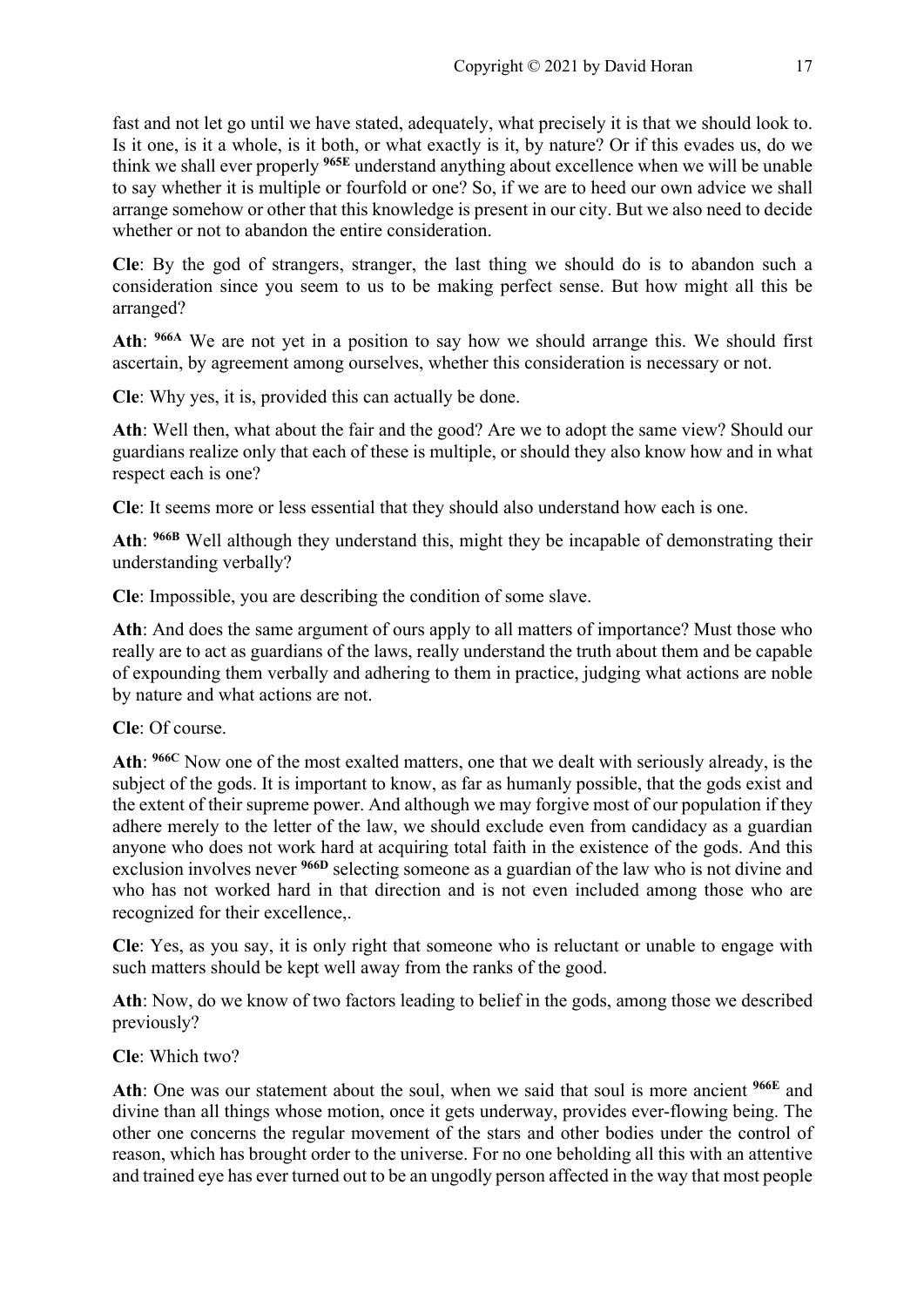**967A** expect; quite the contrary. In fact, it is commonly believed that those who study such matters are rendered ungodly by astronomy and the other related sciences through observing events that occur by strict necessity rather than by the intention of a will concerned with accomplishing good.

**Cle**: And what is the actual situation?

**Ath**: Well, as I said, the situation nowadays is the reverse of what it was when those who consider these bodies thought that they were soulless. Yet even **967B** in those days a sense of wonder crept in and people who studied them in detail suspected the truth of the view now held, that if these were devoid of soul they could never have employed such wonderfully accurate calculations since they would not have possessed reason. And some people, even then, dared to suggest this very doctrine and say that it is reason that brings order to everything in the heavens. But these same thinkers fell into error once again by thinking **967C** that soul, which is older than the body, is in fact younger and they, so to speak, upset everything all over again and, more to the point, upset themselves. For based upon the evidence of their eyes, everything moving in the heavens seemed to them to be composed of earth and stone and many other soulless bodies, even though these constitute the causes of the entire universe. These views led, at the time, to constant charges of atheism against such thinkers and great unpopularity too and indeed the poets took to slandering **967D** those who engage in philosophy by comparing them to dogs howling at the moon and saying other silly things. But nowadays as I said the situation is the complete opposite.

#### **Cle**: In what way?

**Ath**: It is not possible for any of us mortal humans ever to attain constant reverence for the gods unless the person understands these two statements; that in the realm of things that come to birth, soul is the oldest, is immortal and is indeed the ruler of all material bodies. Furthermore he should understand the statement repeated so often, that reason, belonging to things that are, is present among the heavenly bodies, **967E** and he should also understand the necessary subjects that precede these, and having observed their connection with music, apply this in a fitting manner to the practical regulation of human behavior. And in cases where an explanation is possible, he should be able to give the appropriate account. **968A** But whoever is unable to master all this in addition to the commonplace excellence of the populace would never be up to the task of ruling the whole city and should instead assist others in that function. Well Megillus and Cleinias, we should now consider whether, in addition to all the laws we have described already, we should also add this law making legal provision for the nocturnal council of rulers with the special education we have described, to act as a guardian and protector. Or how should we proceed?

**Cle**: Of course we must make this addition my friend if we are up to the task of doing so at all.

**Ath:** In that case let us, one and all, strive towards this objective. I shall be your eager assistant because of my considerable experience in such matters and extensive study, although I may find other collaborators.

**Cle:** Well stranger this is the way that the god is leading us so this certainly is how we should proceed. But we should now discuss and explore the correct approach **968C** to be adopted here.

**Ath:** It is not yet possible, Megillus and Cleinias, to legislate on such matters. Only when the council has been set up should we pass laws defining the extent of their authority. At this stage these arrangements can only be made, if they are to be made correctly, through instruction combined with constant application.